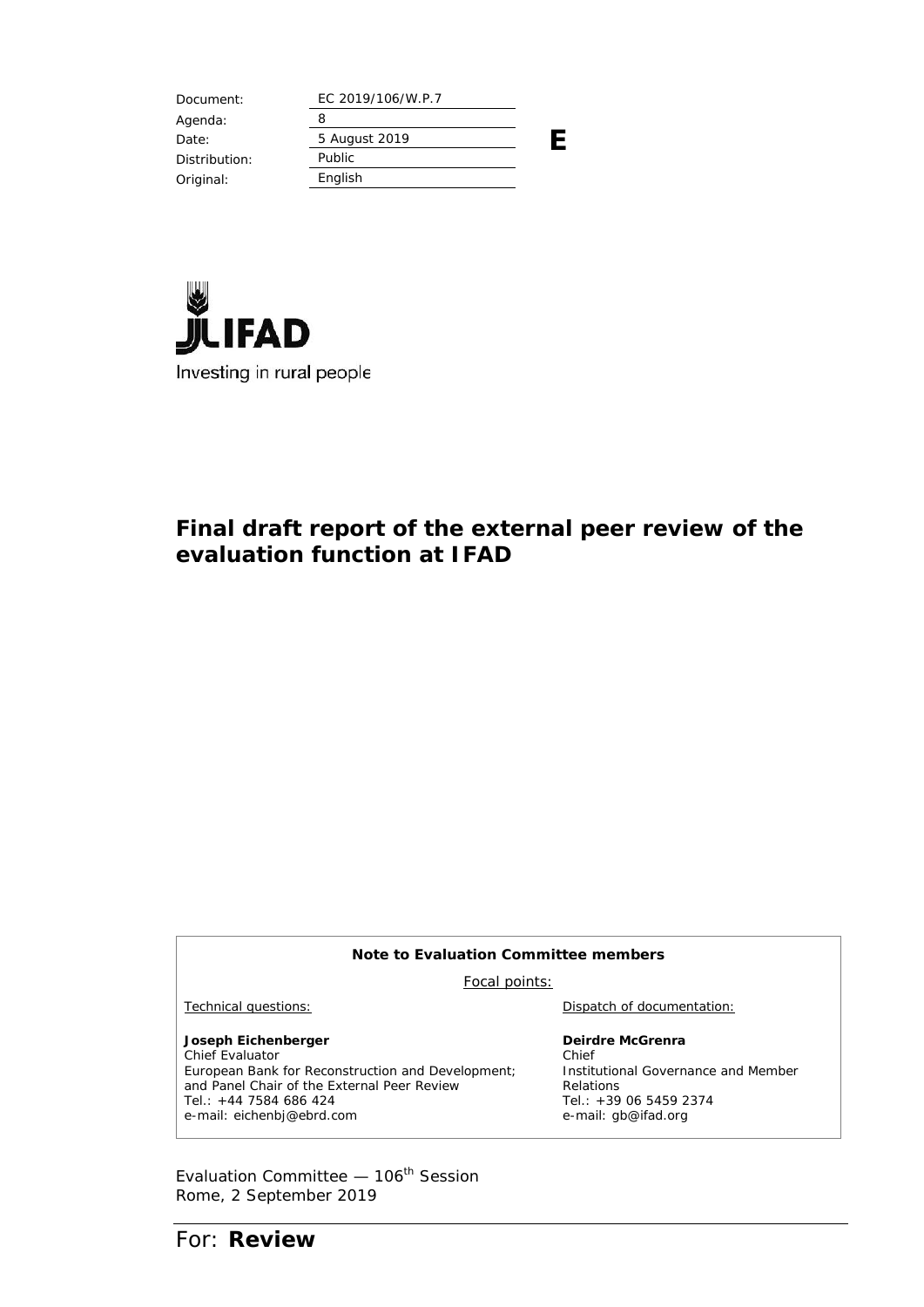Document: EB 2019/127/R.13 **E** Agenda: 5(d) Date: 5 August 2019 Distribution: Public Original: English



## **Final draft report of the external peer review of the evaluation function at IFAD**

| Note to Executive Board representatives                                                                                                                                                             |                                                                                                                               |  |
|-----------------------------------------------------------------------------------------------------------------------------------------------------------------------------------------------------|-------------------------------------------------------------------------------------------------------------------------------|--|
| Focal points:                                                                                                                                                                                       |                                                                                                                               |  |
| Technical questions:                                                                                                                                                                                | Dispatch of documentation:                                                                                                    |  |
| Joseph Eichenberger<br>Chief Evaluator<br>European Bank for Reconstruction and Development;<br>and Panel Chair of the External Peer Review<br>Tel.: $+44$ 7584 686 424<br>e-mail: eichenbj@ebrd.com | Deirdre McGrenra<br>Chief<br>Institutional Governance and Member<br>Relations<br>Tel.: $+390654592374$<br>e-mail: gb@ifad.org |  |

Executive Board  $-127$ <sup>th</sup> Session Rome, 10-12 September 2019

For: **Review**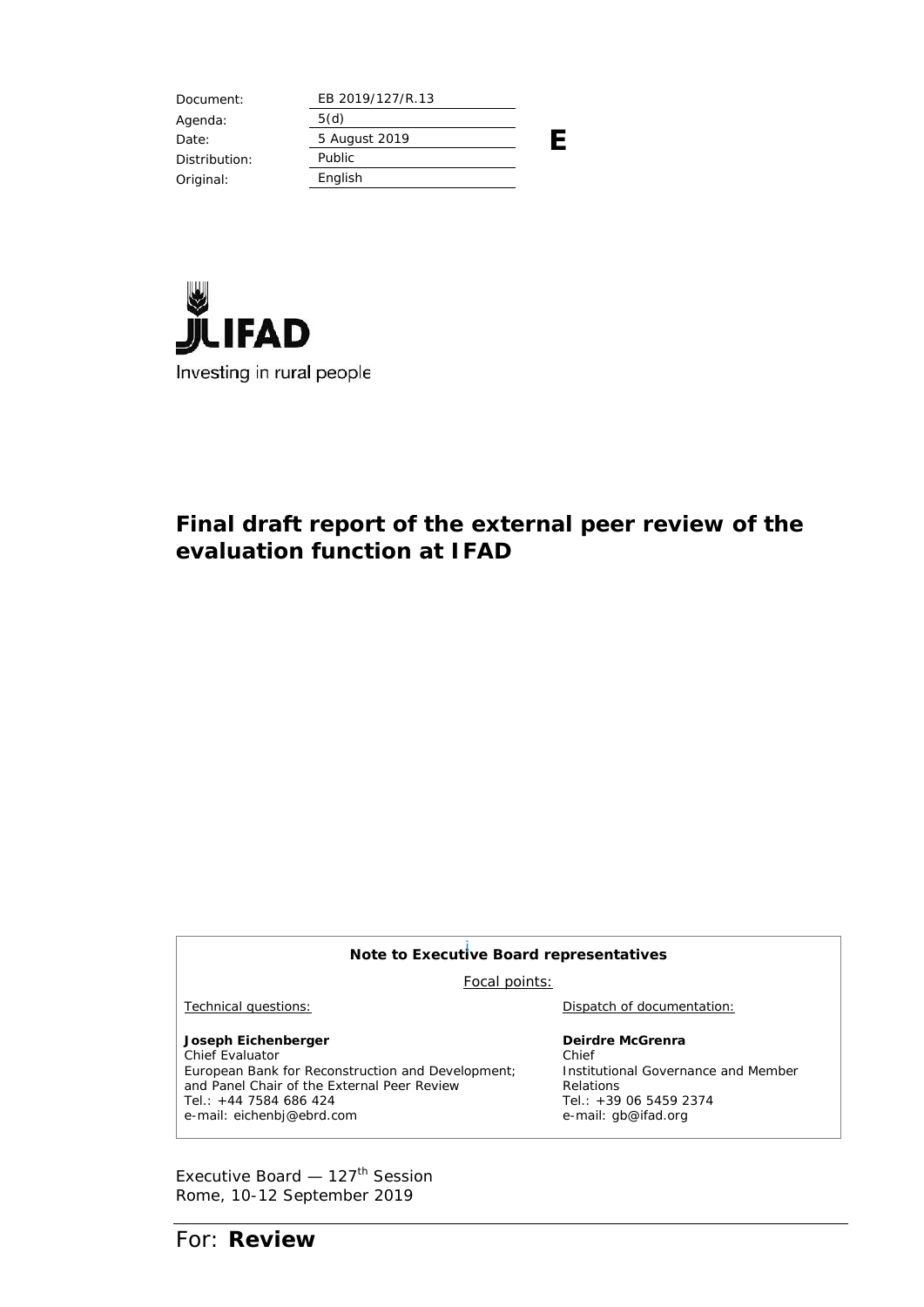# **The Evaluation Function in IFAD**

## Report of External Peer Review Panel Final Draft

25 June 2019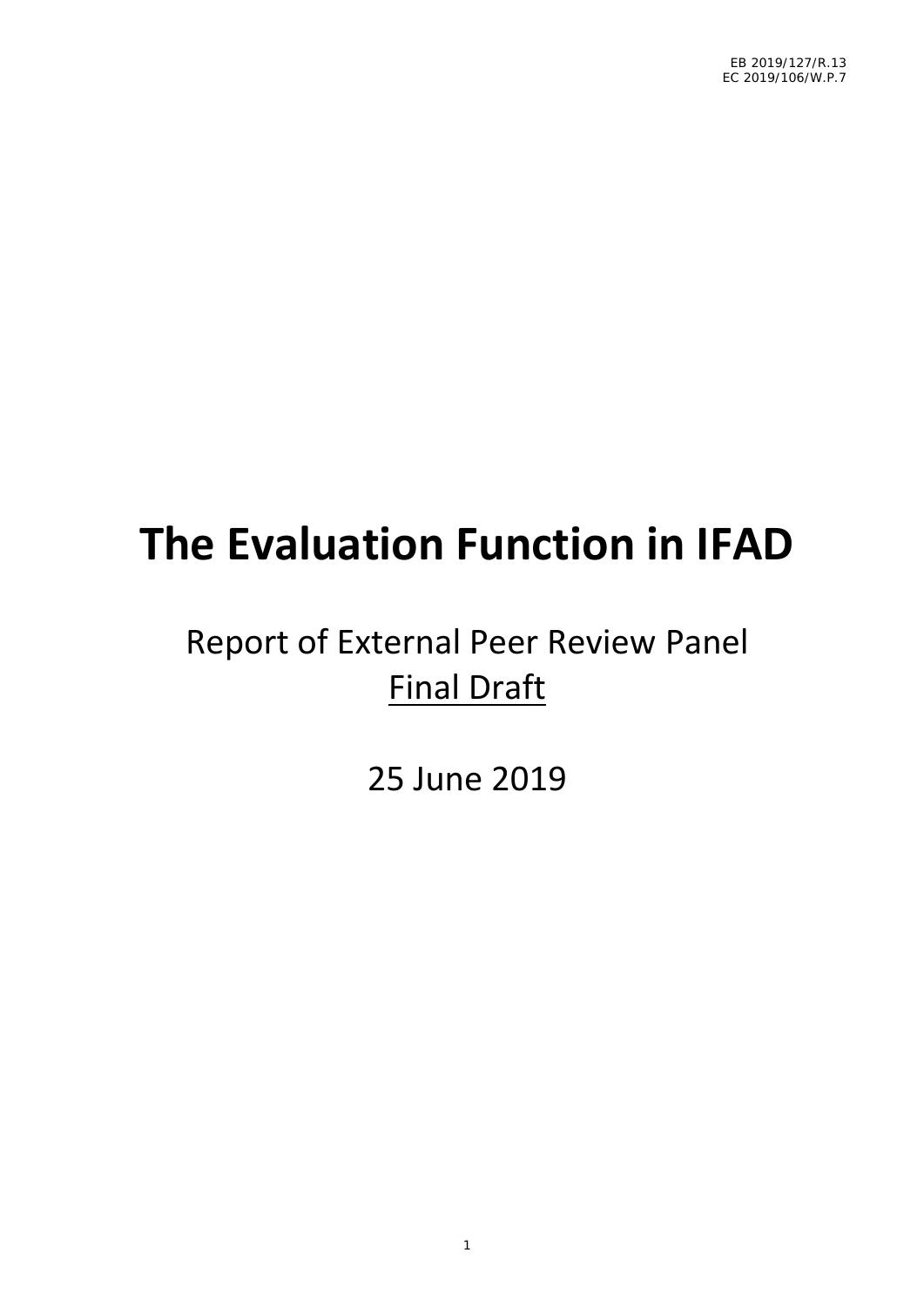## **Abbreviations and Acronyms**

| <b>ARRI</b>  | Annual Report of Results and Impact                                |
|--------------|--------------------------------------------------------------------|
| <b>CLE</b>   | Corporate level evaluation                                         |
| <b>COSOP</b> | <b>Country Strategic Opportunities</b><br>Programme                |
| <b>CSPE</b>  | Country strategy and programme<br>evaluation                       |
| <b>ECG</b>   | <b>Evaluation Cooperation Group</b>                                |
| <b>EPR</b>   | <b>External Peer Review</b>                                        |
| <b>IFAD</b>  | International Fund for Agricultural<br>Development                 |
| <b>IOE</b>   | Independent Office of Evaluation                                   |
| <b>MOPAN</b> | Multilateral Organisation Performance<br><b>Assessment Network</b> |
| <b>PCR</b>   | Project completion report                                          |
| <b>PCRV</b>  | Project completion report validation                               |
| <b>PPE</b>   | Project performance evaluation                                     |
| <b>RIDE</b>  | Report on IFAD Development<br>Effectiveness                        |
| UNEG         | United Nations Evaluation Group                                    |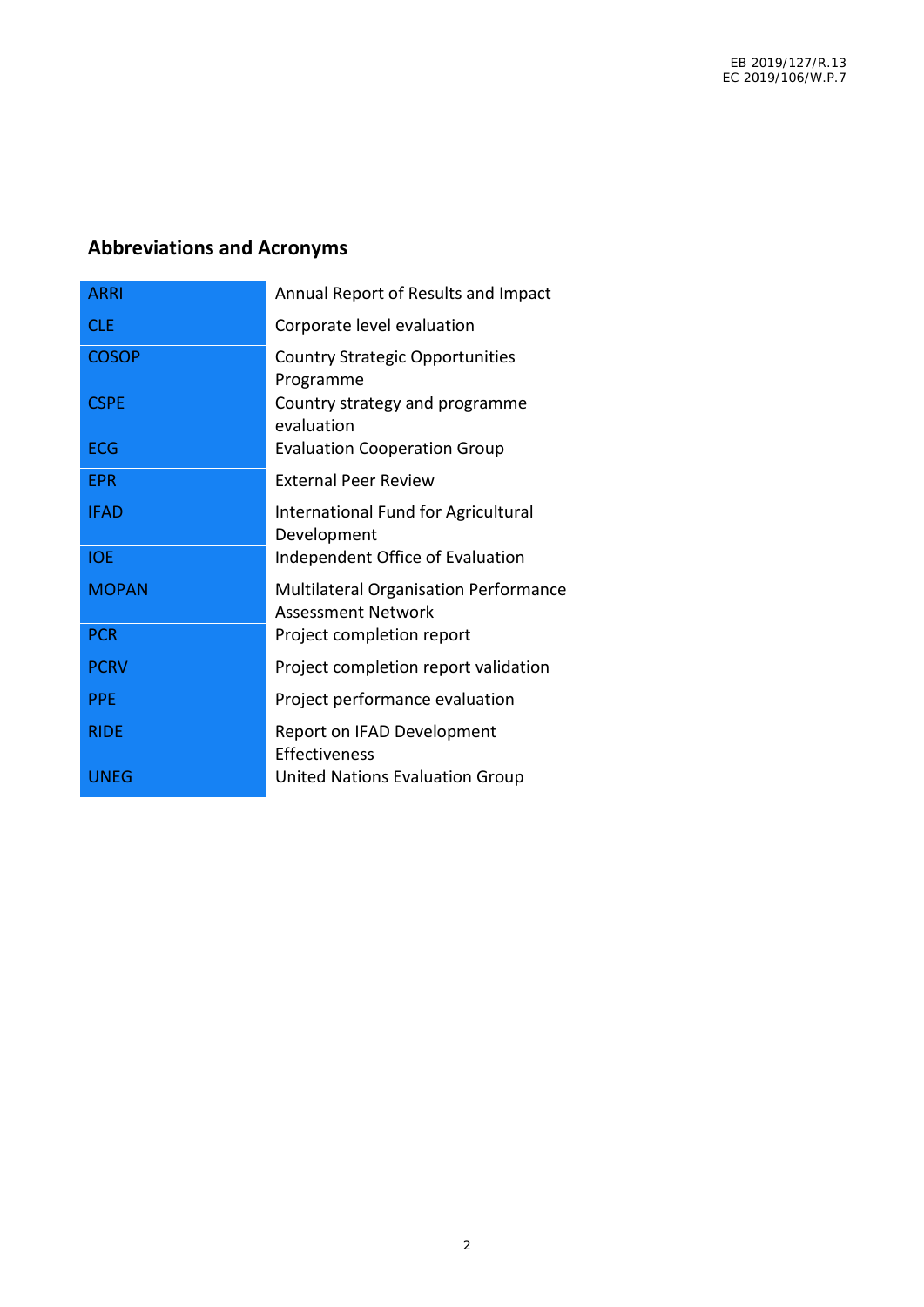## **Table of Contents**

| Annex 1 : A note on the April 2019 MOPAN assessment of IFAD 33 |  |
|----------------------------------------------------------------|--|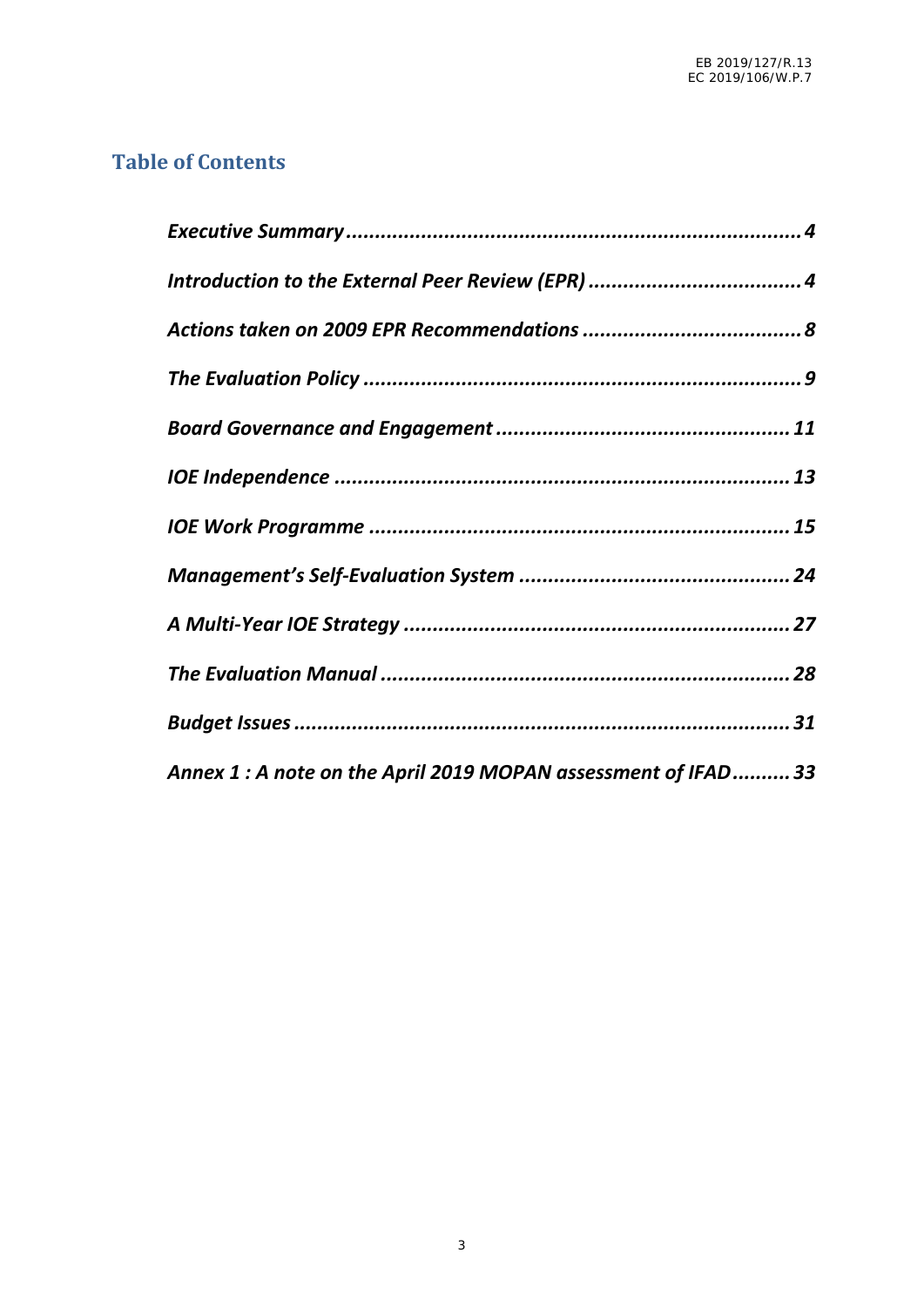## **Executive Summary**

This report presents the findings of an independent External Peer Review (EPR) of the evaluation function of the International Fund for Agricultural Development (IFAD), initiated by the Independent Office of Evaluation (IOE) and authorised by the Executive Board. A prior review was completed for IFAD in 2009; periodic such reviews are good practice in comparator organisations. The review was conducted by senior-level development and evaluation experts based on an approach approved by the IFAD Executive Board.

The Panel found the overall structure and functioning of the evaluation system in IFAD (comprising key activities of IOE, Management and the Board) generally on par with comparator IFI institutions and broadly consistent with established professional standards. IOE provides a competent and well resourced primary evaluation function producing a wide range of evaluation products at a generally good level of technical quality. It has made important improvements over the past decade, including establishing a strong and uncontested institutional independence. Management devotes substantial attention to IOE's work. It has integrated enhanced self-evaluation functions more systematically into its processes and introduced an ambitious new results management framework. Board engagement through a dedicated Evaluation Committee is systematic and strong; members highly value IOE's role and take an active interest in its work and findings. All of this reflects substantial commitment, effort and progress on multiple fronts.

However evaluation systems also need to adapt when circumstances change and as experience requires, and they need to seize opportunities for major improvements. The Panel finds this to be the case in IFAD today. A decade of experience, some positive some negative, has been accumulated under the current approach. At the same time In comparator organisations, there have been large changes in evaluation policy, systems and thinking. Within IFAD, Management and Board have launched major internal initiatives that have very direct institution-wide implications for performance management and evaluation. For each of these reasons the Panel sees a compelling case for evaluation systems in IFAD to adapt to new realities. Beyond this, and looking ahead, there is a real opportunity to strengthen evaluation's strategic relevance and contribution to IFAD performance at a time of higher institutional ambition and stakeholder expectations.

The central objective of evaluation must be to contribute to superior institutional performance. In order to do so it must produce work that is relevant, timely, valued and used. And, for this to be the case, it needs to be a shared responsibility, with specific roles and responsibilities clearly set out for an independent IOE, Management and the Board.

This report presents a set of Findings and Recommendations that follow from these basic propositions and also directly reflect IFAD's experience and circumstances. They are strong, wide ranging and in some cases challenging. But all are entirely feasible within IFAD's existing resources and capabilities. Where the current system is strong, the report identifies ways to build on it. In other areas, significant weaknesses and missed opportunities are identified, and recommendations made to change some long-standing practices and assumptions.

The Panel's view is that implementation of its recommendations would result in a much more effective and higher value evaluation function in IFAD; in turn this would contribute directly to the more systematic and robust system of results and performance management sought by IFAD's shareholders, Board and clients. An upgraded and repurposed evaluation function in IFAD is a vital means to deliver on institutional aspirations.

IOE, Management and the Board each have critical roles to play. IOE's unique role as custodian and "owner" of key elements give it particular responsibilities. Management is the owner of other critical elements and will need to lead and deliver in these areas. And above it all is the essential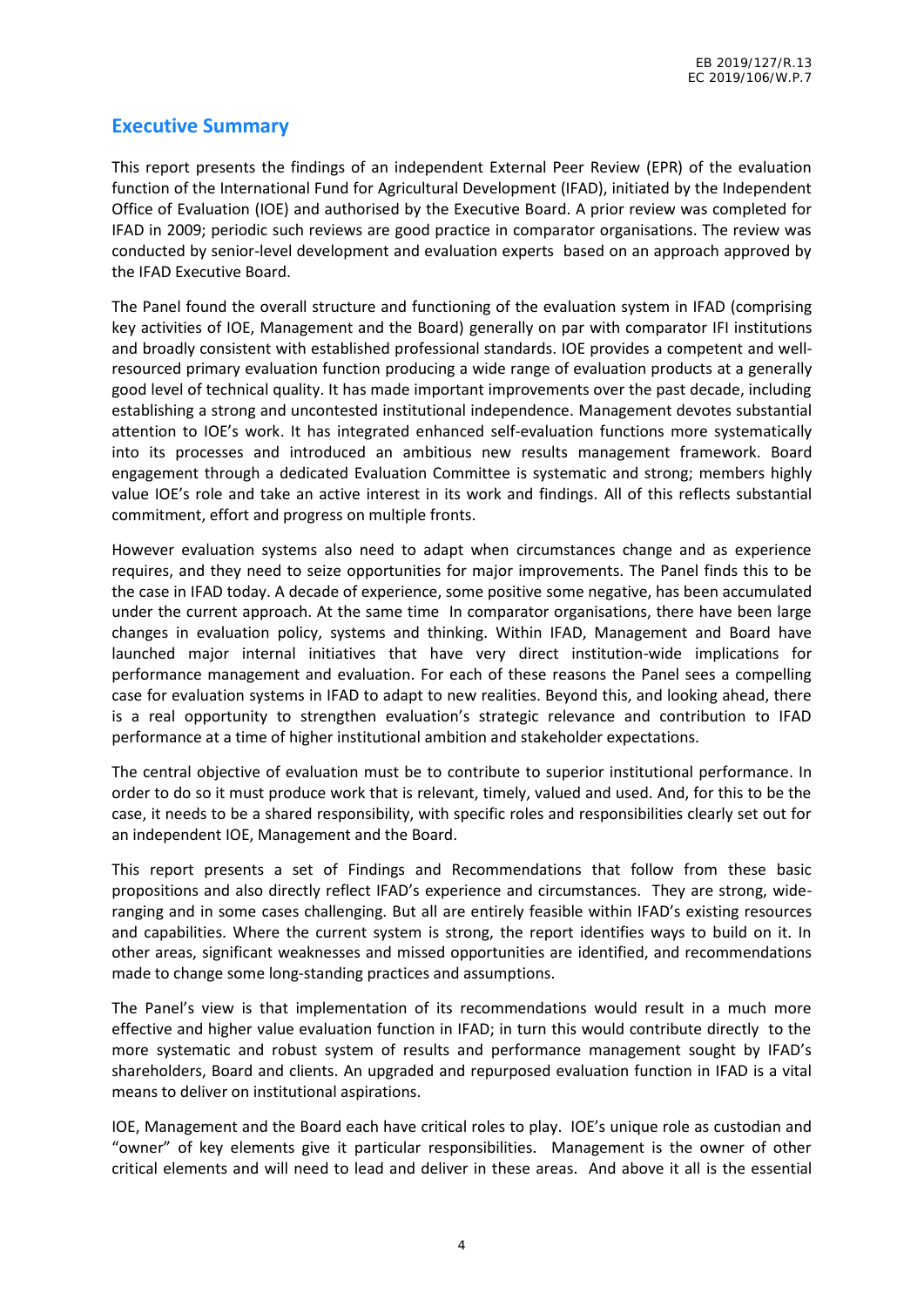role of the Board in endorsing the necessary changes, ensuring that the different players are pulling in the same direction, and providing overall direction.

#### **Main findings:**

- $N$  While the existing Evaluation Policy has served reasonably well, changes are needed to reflect experience and a changing context. There is a lack of shared purpose and expectations for evaluation amongst its different components.
- $N$  Changes in performance assessment and evaluation processes and tools, particularly those of IOE, would improve their efficiency, effectiveness and value.
- $\hat{N}$  A different overall mix of IOE products, coupled with lighter internal management and processes would provide higher value for multiple audiences within existing resources.
- $N$  A multi-year IOE strategy would help align operational choices with policy, enable review and agreement on priorities and goals, and integrate experience and opportunities.
- $\hat{N}$  A rigidly constructed IOE budget prevents a more strategic approach to the work programme, and impedes IOE responsiveness to changing circumstances and opportunities.

#### **Recommendations:**

- 1. **Revise the Evaluation Policy** to focus more strongly on strategic issues, provide greater institutional utility and value, and establish appropriate roles and responsibilities across the multiple components of IFAD's evaluation systems
- 2. **Revise the role (Terms of Reference) of the Evaluation Committee** to ensure full oversight of evaluation and results reporting functions IFAD-wide. Secretariat services should be provided on the same basis as for other Board Committees.
- 3. **Substantially simplify IOE internal processes and procedures** to reduce their resource intensity, increase internal delegation and scope for initiative and encourage constructive engagement between IOE and Management. This should include product specific processes, designated methodologies, and engagement between IOE staff and Management.
- 4. **IOE should revise its product mix** on the basis of accurate resource requirements for individual products, and a detailed survey of the views of all key audiences on existing and prospective products, including intended purposes and perceived value.
- 5. **Management should conduct a parallel review of its self-evaluation products** to clarify objectives and responsibilities, and ensure value and utilisation.
- 6. **IOE should prepare a multi-year strategy** to implement the Evaluation Policy, in consultation with Management and for Board approval, setting out short to medium term objectives and responsibilities. Coordination with the IFAD replenishment cycle should be explored.
- 7. **A new Evaluation Manual should be prepared**. It should encompass evaluation-related issues, products and processes institution-wide. and ensure extended cover of evaluation issues such as gender and rights. Clarity and simplicity should be guiding objectives. IOE should lead the process but it must be engaged and consultative with Management.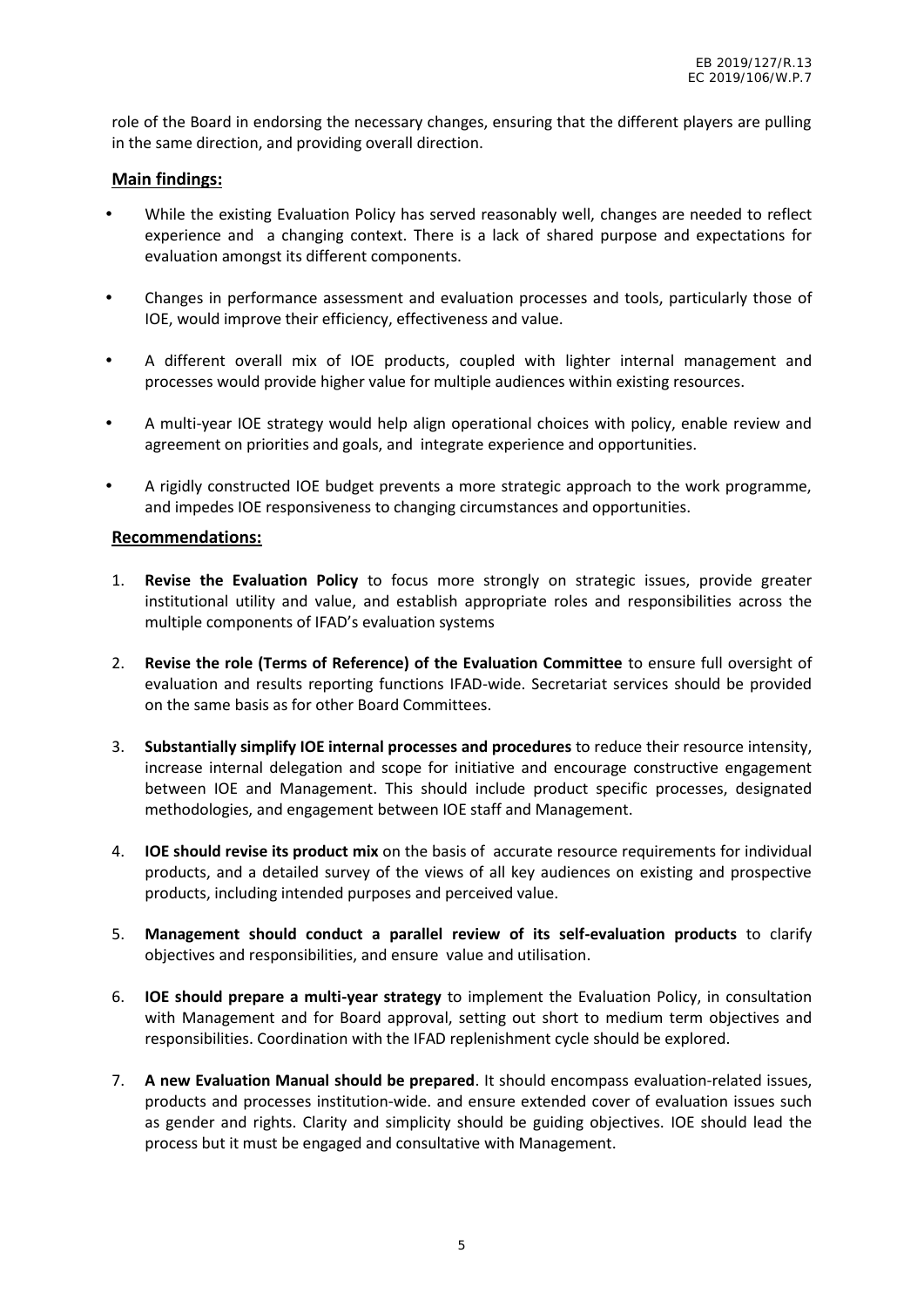8. **IOE's budget should be significantly simplified** and harmonised in terms of overall structure with IFAD's overall administrative budget. The current high rigidity and over-specification should be reduced to allow more flexible and effective resource management by IOE.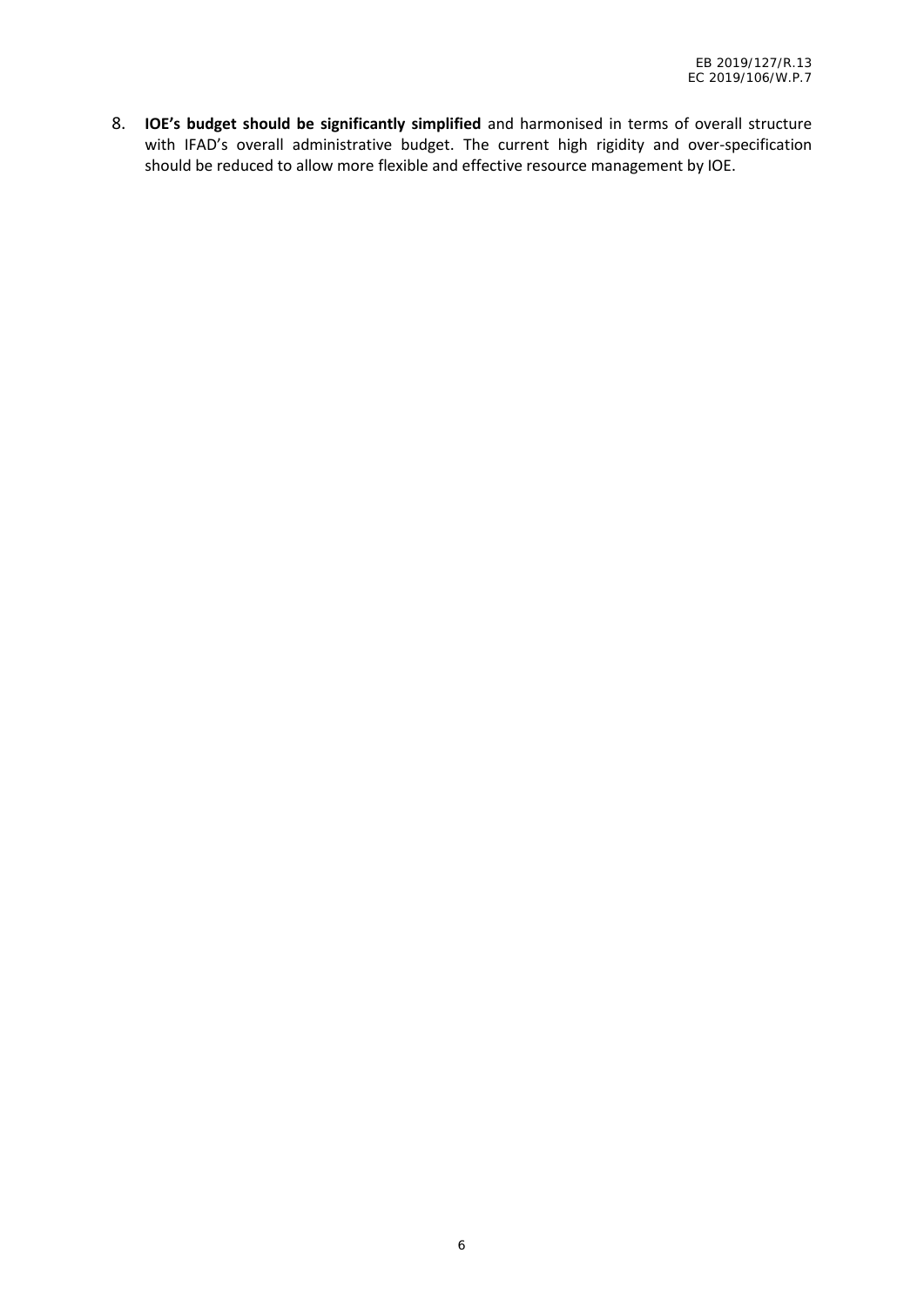## **Introduction to the External Peer Review (EPR)**

The External Peer Review was commissioned by the IFAD Board to provide an external assessment of FAD's evaluation function, encompassing the independent evaluation function, management-led evaluation and engagement of the Executive Board. Its main objective is to strengthen the evaluation function's contribution to the Fund's development effectiveness and institutional efficiency. The Peer Review also seeks to enhance knowledge of, confidence in and use of evaluations by governing bodies and IFAD senior management; improve evaluation policy and practice; build internal capacities; and support greater use of evaluation findings in IFAD's performance management system.

#### **Team conducting the review**

| <b>Panel members</b>                                                         | <b>Consultants</b>                                                                                               |
|------------------------------------------------------------------------------|------------------------------------------------------------------------------------------------------------------|
| Joseph Eichenberger, Chief Evaluator EBRD<br>(Chair)                         | Keith Leonard, former Director, ADB<br><b>Evaluation Department and Deputy Chief</b><br><b>Evaluator in EBRD</b> |
| Susanne Frueh, Director Internal Oversight<br><b>UNESCO &amp; Chair UNEG</b> | Penny Hawkins, former Head of Evaluation<br>in DFID and New Zealand Ministry of<br>Foreign Affairs and Trade     |
| Lars Christian Oxe, Chief Technical Adviser,                                 |                                                                                                                  |

Danida Evaluation Department

The depth and breadth of experience of the team conducting an external peer review is important, and indeed is its essential justification. An external review of this type differs from a formal evaluation in that the opinions of the reviewers, based on their experience, are a valid, in fact very important, source of evidence in support of conclusions.

#### **Method**

The panel and consultants made separate visits to Rome for individual and group interviews and facilitated workshops. The Panel met Board members, senior management and others. The consultants met mostly managers and staff. The EPR consultants conducted separate surveys of members of staff and governing bodies; IOE consultants; and self-evaluation consultants. EPR consultants conducted a quality assessment of a sample of IOE reports. Panel members and consultants reviewed all relevant documents. One of the EPR consultants attended a workshop in Sri Lanka, a concluding act for the most recent country evaluation.

#### **Limitations**

The absence of time recording and cost data for the various products and services produced by evaluation, be-it independent or self-evaluation, means assessments of comparative efficiency could not be carried out. Similarly, there is no quantitative, or indeed much qualitative, data available on the benefits derived from evaluation, so cost-benefit and value-for-money analysis were also not possible – costs are largely not known, and benefits are not quantified.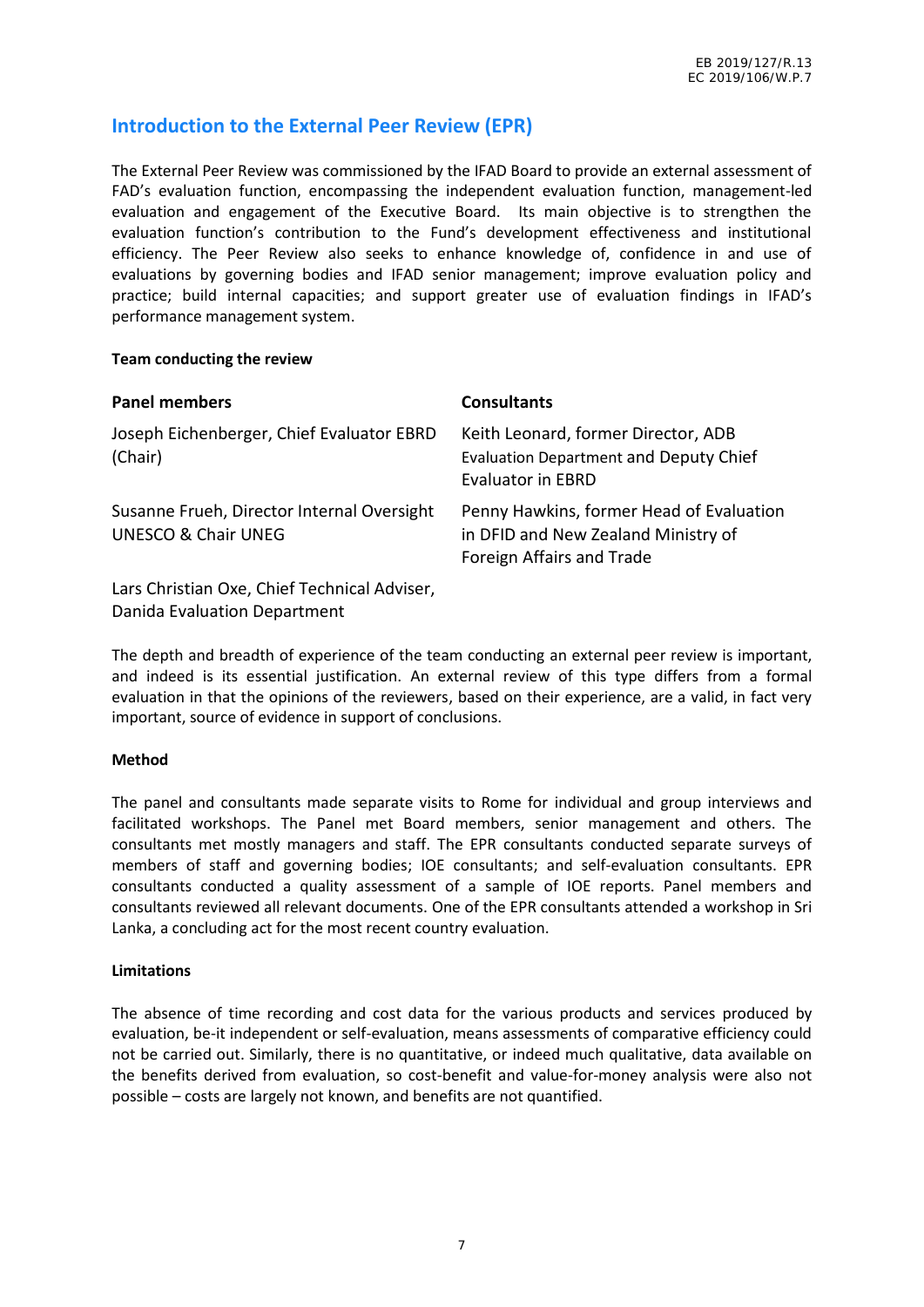## **Actions taken on 2009 EPR Recommendations**

Key aspects of IFAD's current evaluation system reflect the findings and recommendations of the previous External Peer Review, completed and approved by the IFAD Board in 2009. A close assessment was made of the implementation of these earlier recommendations, which were variously directed to IOE, Management and the Board. Most have been implemented in whole or part, contributing to the many strengths of the IFAD evaluation function evident today. However, the Review also identifies issues where the findings and recommendations from 2009 remain relevant, and where they should be expanded upon.

#### **Commit to IOE independence**

**o** IOE independence is codified and fully respected inside the organisation; there appear to be no immediate grounds for concern on the issue though ongoing vigilance is needed.

#### **Stronger IOE oversight by Board and IOE accountability**

**o** Oversight of IOE by the Evaluation Committee was strengthened in part to ensure IOE independence. The Committee is now systematically engaged with IOE and provides an important forum for discussing evaluation matters. This review identifies wider issues around strategy, oversight and accountabilities across the full IFAD evaluation system -- including IOE, Management and the Board.

#### **Role of Management self-evaluations in aggregate ratings**

**o** There is now much more reliance on IOE validated ratings of self-evaluations for aggregate reporting on performance. The Review identifies several issues with the current role and weight of validations and their place in the larger IOE product mix.

#### **Strengthen learning and feedback from evaluations**

**o** Steps have been taken by both IOE and Management, but overall progress has been modest. Major contributing factors include the design and mix of evaluation products, resourcing, and internal processes and dynamics.

#### **Improve IOE product quality**

**o** Progress has been made to improve IOE product relevance and quality; the Evaluation Manual has been updated; IOE and Management have agreed to harmonise methods. The review raises resource and process issues around IOE's quality review and overall product mix.

#### **Management to strengthen self-evaluation**

**o** Self-evaluation is increasingly used to help assess development results and early progress under Management's Development Effectiveness Framework appears promising; self-evaluation quality and the attention given to them are improving. Quality assurance and feedback loops for learning will require sustained emphasis and attention.

#### **Improve IOE cost efficiency**

**o** Limited available data and metrics make cost-related assessments very difficult; however there appear very significant opportunities to increase IOE's cost efficiency and value-added.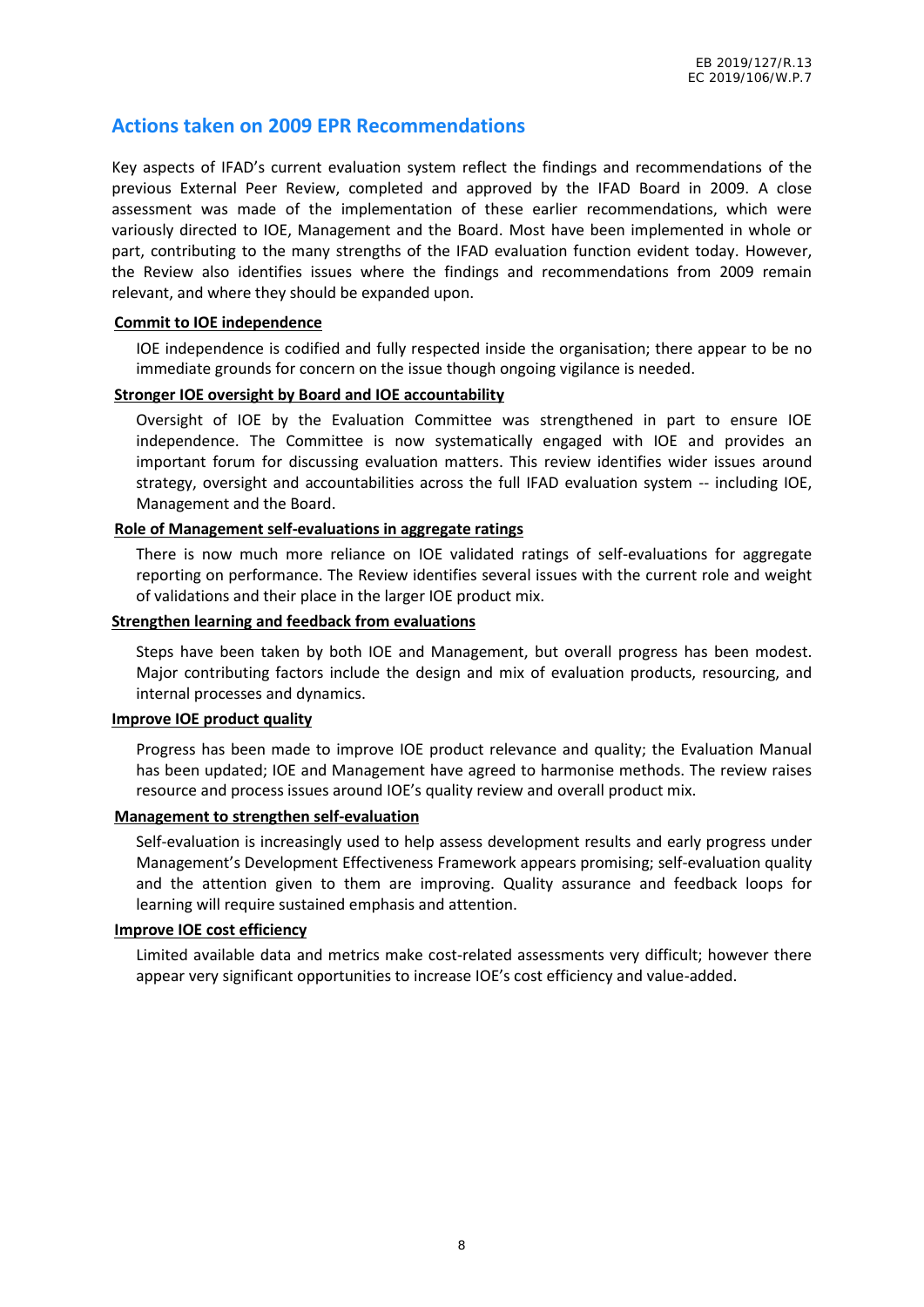## **The Evaluation Policy**

#### **Background**

IFAD was one of the first UN organizations to develop an evaluation policy, which broadly reflected good practice and was a substantial step forward when first approved in 2003. The policy was revised in 2011 in response to the 2009 EPR. It contains important elements widely regarded as essential and good practice such as cementing the independence of the evaluation function, the process for appointing the Director, strengthening the role played by the Evaluation Committee, and ensuring a separate budget process. The policy was amended several times between 2013 and 2015, mostly to adjust procedures for selecting and appointing the Director, disciplinary matters following integrity investigations and the revised timeline for the Annual Report on Results and Impact of IFAD Operations. The Evaluation Policy has been a major contributor to stronger evaluation in IFAD.

Over the past decade, there have been many important developments relating to evaluation, institutional performance and results, not just within IFAD, but also in the wider system of which IFAD is a part. Internally, IFAD is implementing a series of reforms. There have been significant developments in the wider development and evaluation communities, such as the 2016 revision to UNEG norms and standards. The Sustainable Development Goals and 2030 Agenda have considerable implications for how institutions, including IFAD, will need to approach evaluation and what will be expected of them as they do so.

These developments, coupled with assessment of nearly a decade of experience with the existing policy, gave the Panel a more current and relevant context against which to consider whether the existing Evaluation Policy serves as well as it could and is fit for the future. Broadly, evaluation policies adopted more recently by comparators (e.g. WFP) include important new elements, also reflecting experience and evolving good practice, that are both relevant and desirable for IFAD. In addition, the Panel's analysis of implementation experience in IFAD has identified important needs and opportunities for strengthening. Key findings are set out below.

#### **Principal Findings**

**The current policy focusses heavily on enshrining independence for IOE and is in most respects an IOE policy rather than an IFAD policy.** It is silent about, or fails to adequately encompass, other equally critical elements of evaluation in IFAD.

**Effective evaluation in an institution like IFAD can only be accomplished through a whole-ofinstitution approach, explicitly identifying and clarifying the separate but interdependent roles and accountabilities of Management, IOE and the Board.** While some of this is contained in the current policy, it is not sufficiently developed to ensure adequate clarity as to the different roles and responsibilities of each of the three "owners" of evaluation in IFAD, and, very importantly, how they should work together to achieve the shared objective of improved institutional performance. Experience in other institutions with evaluation policies (re)shaped in this way has been positive; clarity tends to contribute to higher ownership, common expectations, and lower levels of friction.

**For example, it is not clearly articulated that it is solely the Board's responsibility to hold Management to account for results, with IOE providing independent and credible findings to Board and Management.** Similarly, responsibility for reporting to the Board on institutional performance lies with Management, as does responsibility for an effective results and performance monitoring framework.

**The current Policy insufficiently identifies the strategic purposes served by evaluation in IFAD, and the basic principles needed to support it.** The current purpose statement – "promote accountability and learning in IFAD" – is about means rather than ends and so is of limited value in setting a foundation on which strategy can be developed. It is clear that there are widely differing and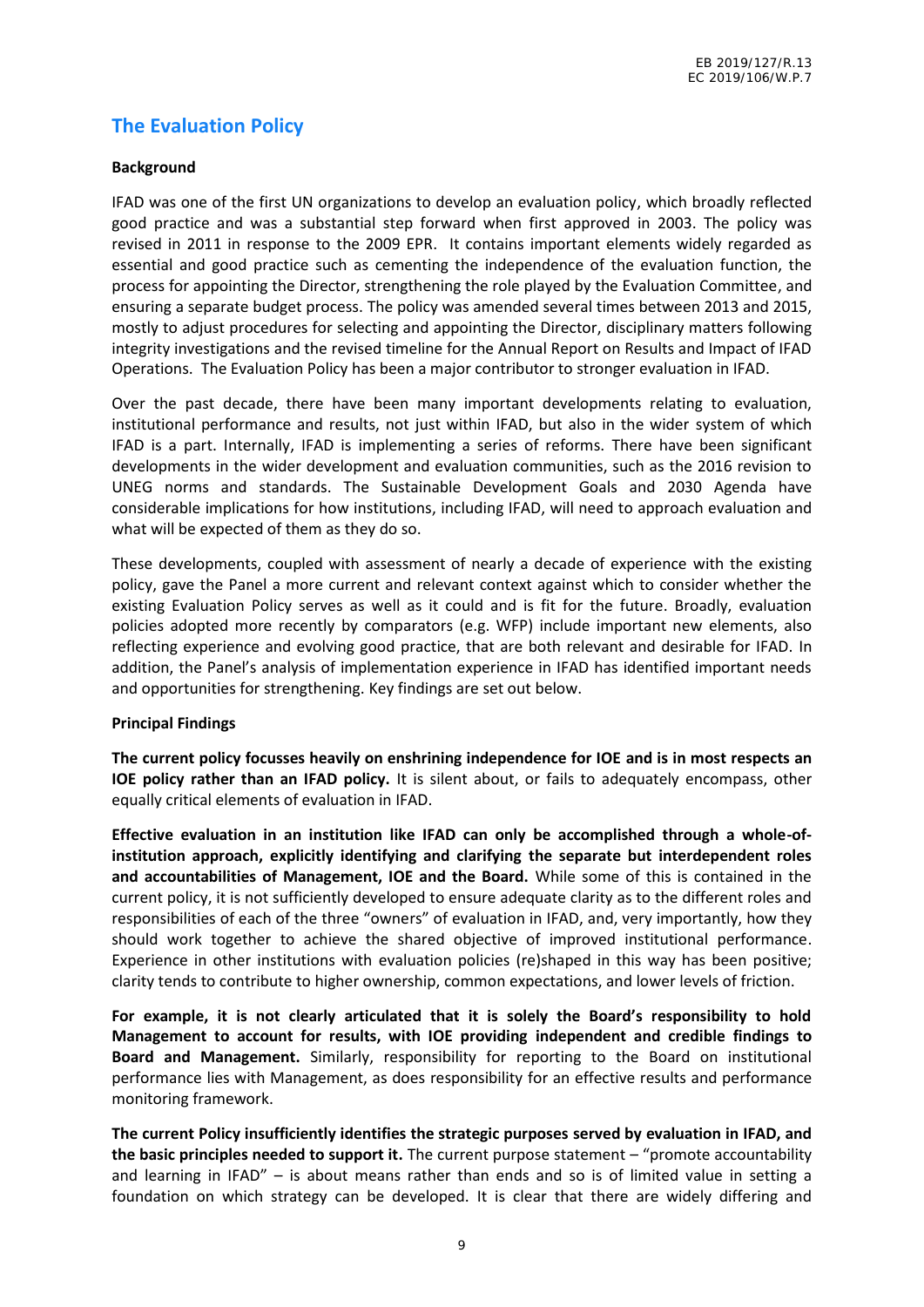unresolved views inside the organisation on these critical issues. A simply articulated theory of change would set out the expected contribution of evaluation (both independent and self evaluation) to institutional performance, and the pathways to achieve this.

**The EPR survey confirmed that the top-ranked expectation is that evaluation systems contribute to learning in order to improve institutional performance**; that is, evaluation should generate useful knowledge to improve new projects, policies, strategies and business processes. The priority now given to accountability, as traditionally understood, is significantly lower than might have been expected, and quite likely than it would have been 10 years ago.

**There is a widely held implicit view of evaluation as being accomplished by the supply of specific products**. Much less widely appreciated, including within IOE, is the importance and high value of complementing evaluation products with evaluation services.

**Wider institutional awareness of the current Evaluation Policy appears limited** and there is considerable variability among departments; those familiar with it tended to be broadly neutral on its fitness for purpose. There is a need to build deeper cross-institutional awareness of and commitment to key principles essential for effective evaluation in IFAD.

**The current policy is highly process-oriented and prescriptive;** much of this material more properly belongs in the Evaluation Manual. There is little focus on the kinds of core strategic and structural issues needing clarity and resolution at the institutional level. The policy does not detail the key evaluation principles to be applied by IFAD's evaluation system nor does it appear to set parameters for a more strategic approach to work plan selection. Including process and technical matters in the Evaluation Policy is too restrictive, contributing to a compliance mentality and discouraging innovation and creative problem solving in pursuit of strategic relevance and impact.

#### **Key Issues to address**

- $\checkmark$  A new Evaluation Policy should include the whole evaluation function in IFAD. The separate and collective roles and responsibilities of Board, Management, and IOE should be identified and agreed.
- $\checkmark$  It should establish the core principles on which evaluation in IFAD rests and the core purposes evaluation is expected to serve; agreement on these at the policy level can sharply reduce difficulties in implementation.
- $\checkmark$  It should affirm IOE's structural and functional independence, while also making clear that effective evaluation at the institutional level also needs constructive ongoing engagement among the three key "owners" of evaluation – IOE, Management and the Board.
- $\checkmark$  The process of preparing a new Evaluation Policy for the whole of IFAD should formally engage all interested parties. It should ensure a consultative and collaborative process resulting in agreement between IOE and Management and approval by the Board. The joint preparation and Board approval process used for the recent IOE/Management harmonisation agreement provides a tested approach.
- $\checkmark$  The policy should be compact and focus only on key strategic and structural issues; detailed matters of products, processes and methods should be covered in the Evaluation Manual which can be more easily updated as needed.
- The policy should reflect the 2016 UNEG norms and standards to reflect, *inter alia*, a greater focus on utility and reflection on the role of evaluation viz internationally agreed principles, goals and targets (e.g. 2030 Agenda and the upcoming revision of the OECD/DAC criteria) and a strong commitment to engage in joint and system-wide evaluation.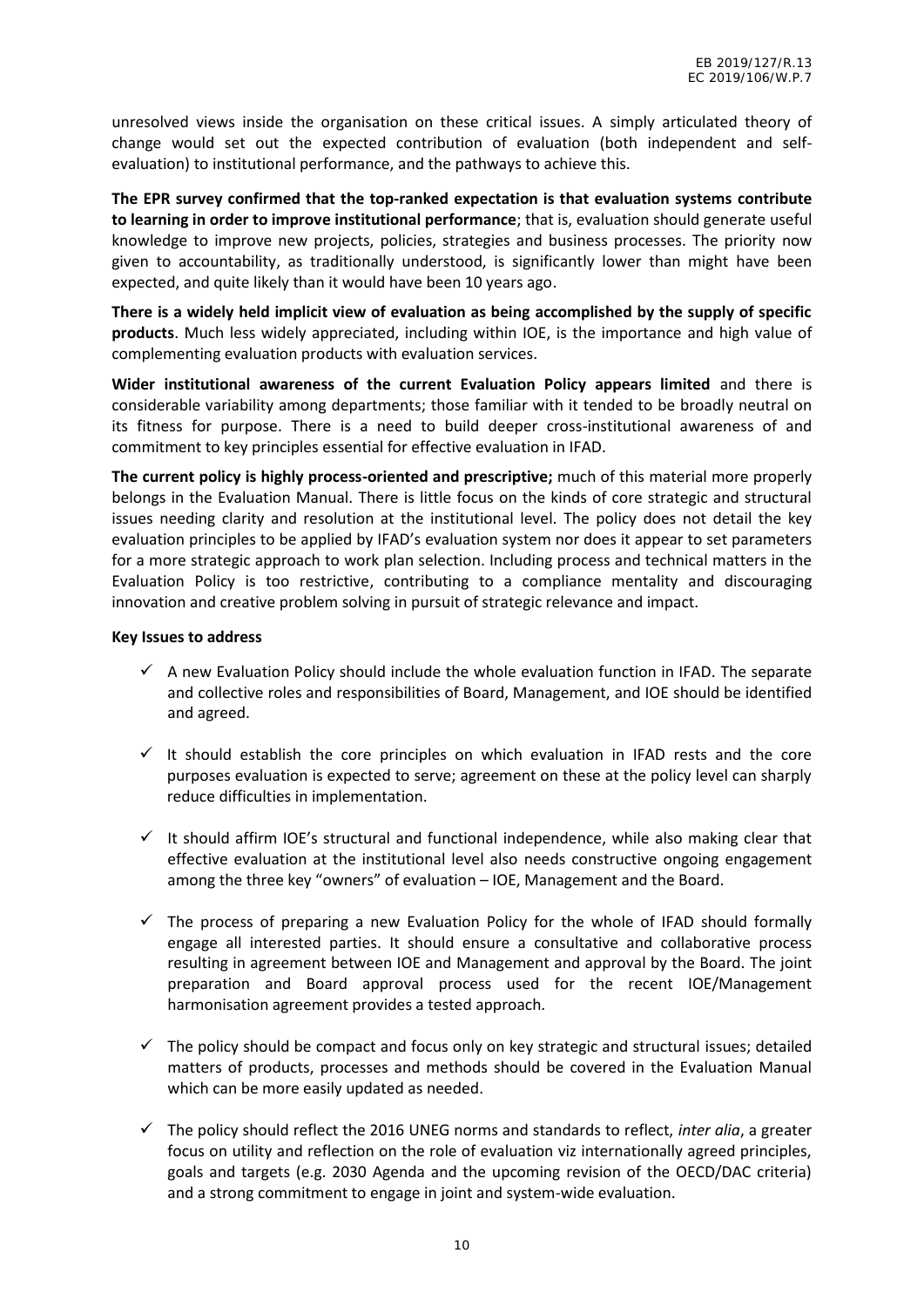- $\checkmark$  It should provide for a periodic independent evaluation/peer review of IFAD's evaluation function (e.g. every 4-5 years)
- $\checkmark$  A revised policy could usefully reflect new thinking on government and beneficiary participation in evaluation (both as self- and independent evaluation), and the role of IOE and Management in evaluation capacity development in client countries.

#### *Recommendation 1:*

IOE and Management jointly revise the Evaluation Policy, for Board approval, to focus more strongly on strategic issues, provide greater institutional utility and value, and establish appropriate roles and responsibilities across the multiple components of IFAD's evaluation systems.

#### **Board Governance and Engagement**

Ultimate responsibility for institutional-level governance and oversight of evaluation and institutional performance rests with the Executive Board. With substantial *de facto* authority delegated to it by the Board, the Evaluation Committee functions as the critical interface between IOE, Management and the Board on most evaluation and development performance assessment issues. The quality and effectiveness of this engagement contributes directly to wider institutional perceptions about evaluation. Key aspects of this role are now well provided for and delivered. However, the Panel also identified several key areas where expectations are not met and where modest changes could yield substantial gains. Some can be achieved by revising the Evaluation Policy; others would require adjustment to the Committee's Terms of Reference.

#### **Principal Findings**

**There is significant Board interest and engagement in IOE reports**. These get extensive Board attention, well above the ECG and UN norm. Through the Committee the Board has direct sight of a substantial part of IOE's overall work programme output.

**However, IOE's role as the Evaluation Committee's primary interlocutor contributes to several issues of concern**. First, it puts Management primarily in the position of respondent to IOE findings, which tends to reinforce a dominant emphasis on compliance and accountability; an indicator for this is the very unusually high degree to which Management simply accepts IOE recommendations.

**There is a strongly perceived imbalance in the relative standing and credibility assigned by the Board to IOE material and positions versus those of Management**. This undermines a more probing and effective dialogue around findings and recommendations that would contribute more effectively to accountability and institutional learning, and to the Board's own oversight and influence.

**This perception reinforces unproductive tensions between IOE and Management, and it contributes directly to frictions with the Board**. There is a widely held perception that this is a key factor working against a more constructive dialogue in IFAD in which IOE and Management are interested co-owners and co-equals before the Board, and with longer-term institutional performance as the shared objective.

**There are strong and conflicting views about control and management of the Evaluation Committee agenda.** There is a consensus that IOE's influence is dominant. IOE sees this as essential to ensure it has an adequate profile and voice, and as a key element of its independence. Management on the other hand perceives little ownership of, or influence on the agenda; it engages as noted above mainly as a respondent, and often in a defensive posture.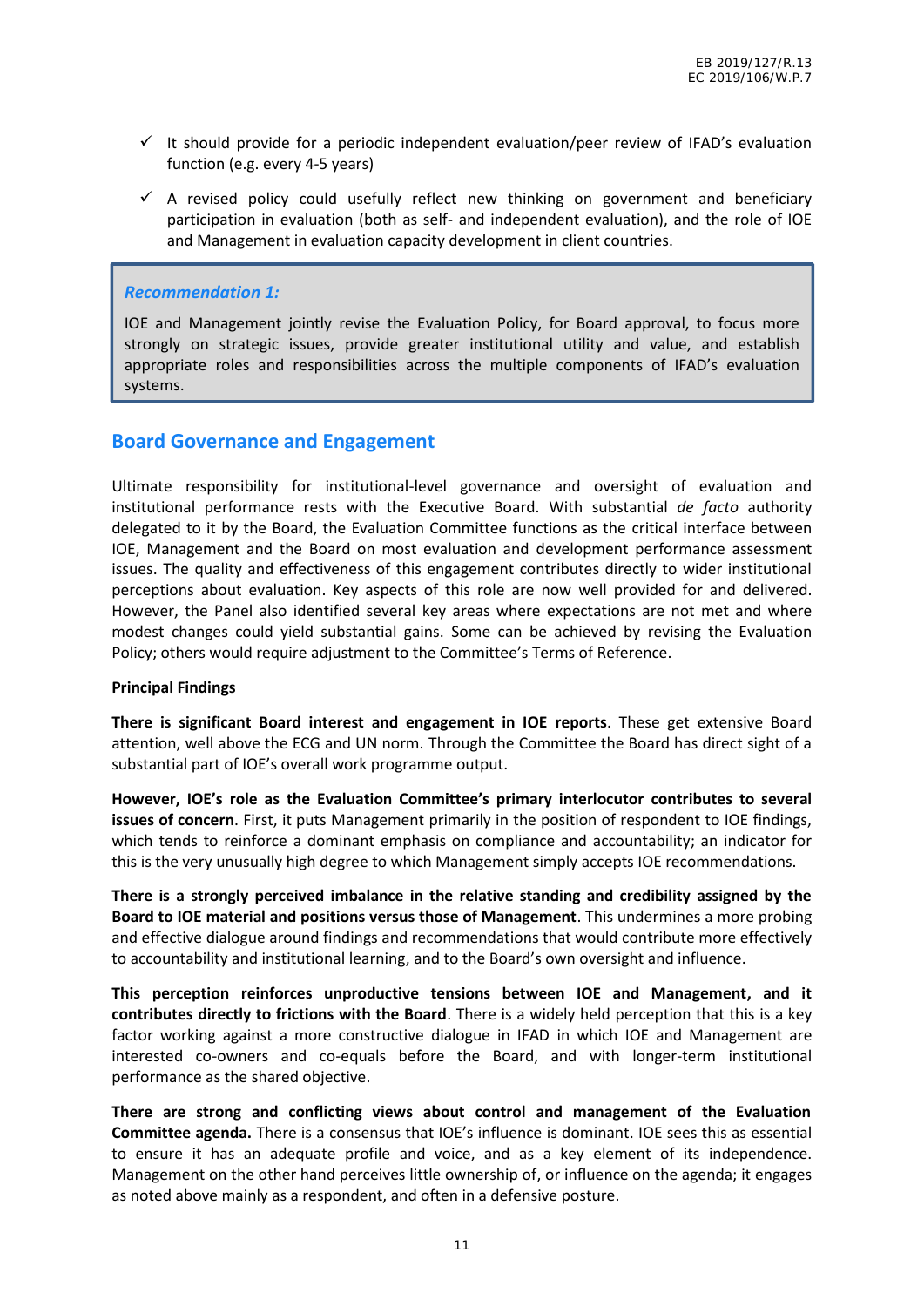**The perception of uneven influence over the Evaluation Committee agenda, and the lack of shared ownership that goes with it, now constitutes a real obstacle to greater Evaluation Committee effectiveness.**

**The current oversight structure of a Board committee dedicated solely to evaluation (as indicated by its name, which is unique among ECG members), and specifically the independent evaluation function, differs significantly from institutional comparators in the ECG**. All other committees have more broadly drawn mandates encompassing a wider range of issues relevant to institutional development effectiveness, accountability and results. The difference may broadly be captured as: a specific focus on evaluation (essentially a set of instruments and processes) versus a wider focus on the intended purpose of evaluation (which is institutional performance and results). This broader focus of committees in other ECG members is often reflected in the committee name, with "Committee on Development Effectiveness" being most common.

**Experience elsewhere also confirms that a mandated committee focused on results and development effectiveness can provide better alignment with, and coverage of, the higher strategic issues of primary concern to Boards.** This positions Board Committees to engage beyond narrow evaluation issues where this can help meet its broader institutional objectives. Across the IFI system, Board Committees have found high value in devoting relatively more time and focus to larger issues versus project-specific evaluations of limited wider relevance. Having IOE and Management engage with the Committee in this context, as equals, gives the Board a much better opportunity to develop a fuller understanding of the issues, the facts and the options.

**Committees thus constituted elsewhere are seen to be strategically critical conduits to inform the Board on issues of wider effectivenes**s, and the needs and opportunities as seen by both IOE and Management. Overall, this is seen to make it a more widely effective accountability tool.

**With respect to control of Committee agendas, the Panel is not aware of any equivalent to the current practice in IFAD.** In comparable organisations, the Corporate Secretary is responsible for managing committee agendas and producing minutes of meetings. Management and IOE-equivalent input are sought, and content mutually agreed in all cases, with the Committee itself making final decisions as to agenda and the content of minutes. This arrangement operates effectively elsewhere.

#### **Key Issues to address**

- $\checkmark$  Widening the current mandate/TOR of the Evaluation Committee from IOE/evaluation only to IFAD's overall development effectiveness would yield substantial benefits for IFAD.
- $\checkmark$  The objective should be clear oversight of the full range of evaluation and results-related responsibilities, including IOE and Management's results reports and processes. It would help shift the Board's emphasis and that of IOE and Management from means (evaluation) to ends (IFAD's impact). Both Management and IOE would be more fully and equitably held to account for the performance of functions that have inevitable and valuable overlaps.
- $\checkmark$  Guidance could be provided by comparable Committee mandates/TOR in other IFIs which have enhanced Board effectiveness in strategic oversight and results discussions. The Panel is not aware of any case where this has been viewed as anything but a positive development.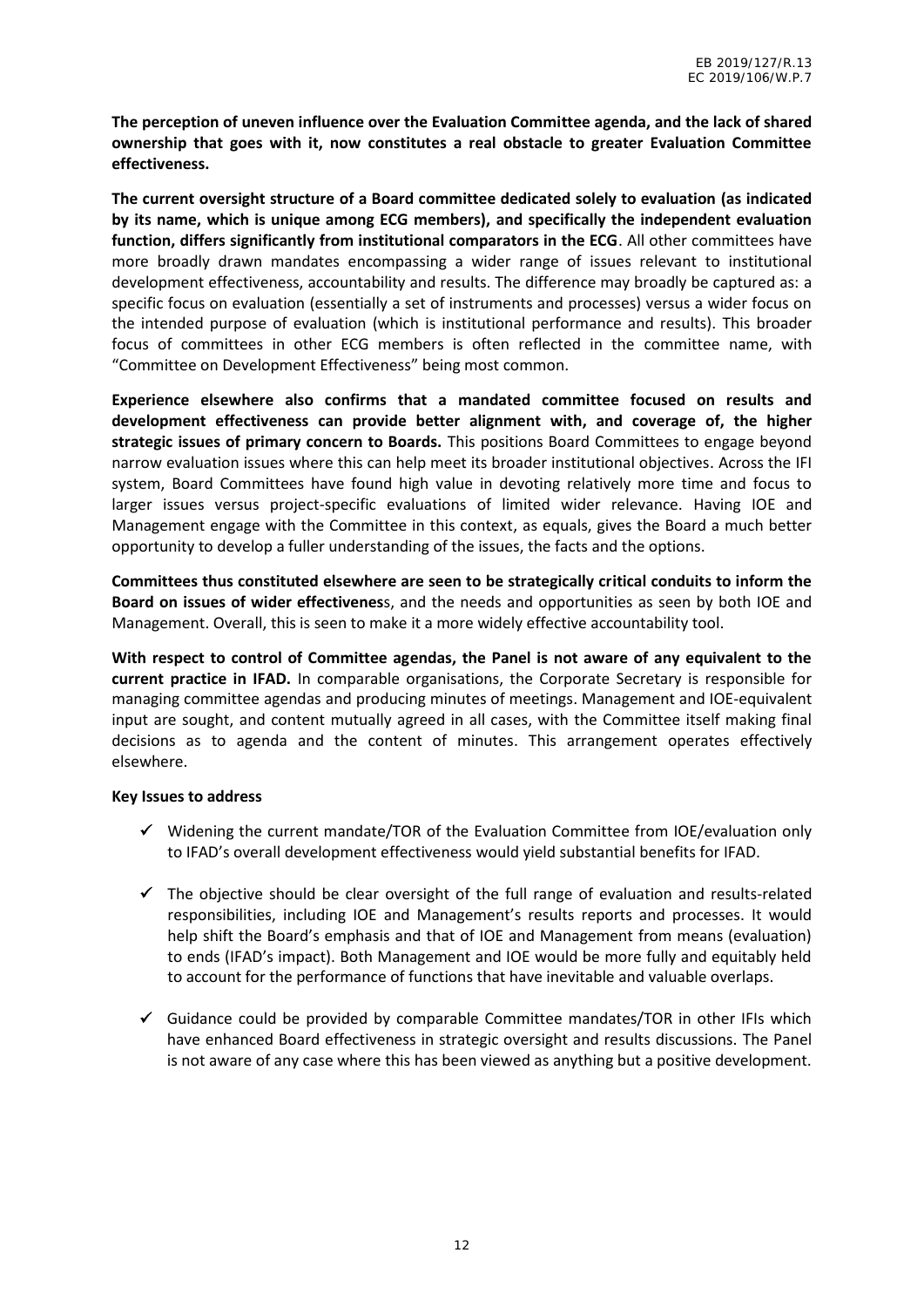$\checkmark$  The secretariat function for the Committee properly belongs with the Office of the Secretary; IOE and Management should be closely consulted regarding the Committee's agenda and the minutes of meetings. Care should be taken to ensure IOE retains sufficient space on the agenda while allowing at the same time for better interaction with management on IOE product discussions.

#### *Recommendation 2:*

Revise the role/Terms of Reference of the Evaluation Committee to ensure full oversight of evaluation and results reporting functions IFAD-wide. Secretariat services should be provided on the same basis as for other Board Committees.

#### **IOE Independence**

#### **Background**

The External Peer Review of 2009 identified the formal and *de facto* independence of IOE as a serious concern and made recommendations to establish independence beyond question. These have been fully implemented, leading directly to many of the core organisational and procedural features of evaluation in IFAD evident today. The structural and functional independence of the evaluation unit is indeed essential to its mandate, credibility and capacity to contribute positively to institutional effectiveness and performance.

#### **Principal Findings**

**The principle and fact of IOE independence are now deeply embedded**. IOE meets ECG standards and shows near-full compliance with ECG's four dimensions of independence – organisational, behavioural, avoidance of conflicts of interest, and protection from outside interference. In comparison with most UN evaluation functions, IOE independence is clearly articulated and protected. In the Panel's view independence faces no material threat, though vigilance is needed.

**The Panel has concerns about IOE independence that relate not to its formal features but rather to how it has come to be understood and applied in practice.** In the Panel's judgment there are missed opportunities for deeper and mutually beneficial engagement between IOE and Management and also real issues of institutional isolation. Both are impeding IOE's wider effectiveness and undermining the wider value and potential contribution of evaluation in IFAD.

**Existing procedures provide for formal contacts of various kinds between IOE and Management, typically in the context of specific evaluation work. But while important opportunities for constructive engagement exist beyond the minimum requirements, these appear largely unexplored.** The result is engagement that tends to be formal and often perceived as a "check-the boxes" exercise. This confirms the wide perception that a more probing and interactive exchange is not desired, which in turn tends to disengage participants and reduce the potential value of these exchanges as a source of insight. At the root seems to be: a too-rigid interpretation by IOE of behavioural independence; concern about perceived conflict of interest; a perhaps excessive focus on the accountability dimension of evaluation as traditionally understood; and an undervaluing of the opportunity for two-way learning.

**IOE puts particular weight on avoiding any perception of conflict of interest, and this is indeed an important concern. However, the Panel's view is that this concern has become excessive** and now an obstacle to the informal advisory and consultation exchanges between IOE and Management that are at the heart of active institutional learning and quality improvement. For example, informal IOE staff support for a Management inquiry about lessons in the context of new project design, or participation in a mid-term review are much more likely to be value-adding opportunities for IOE to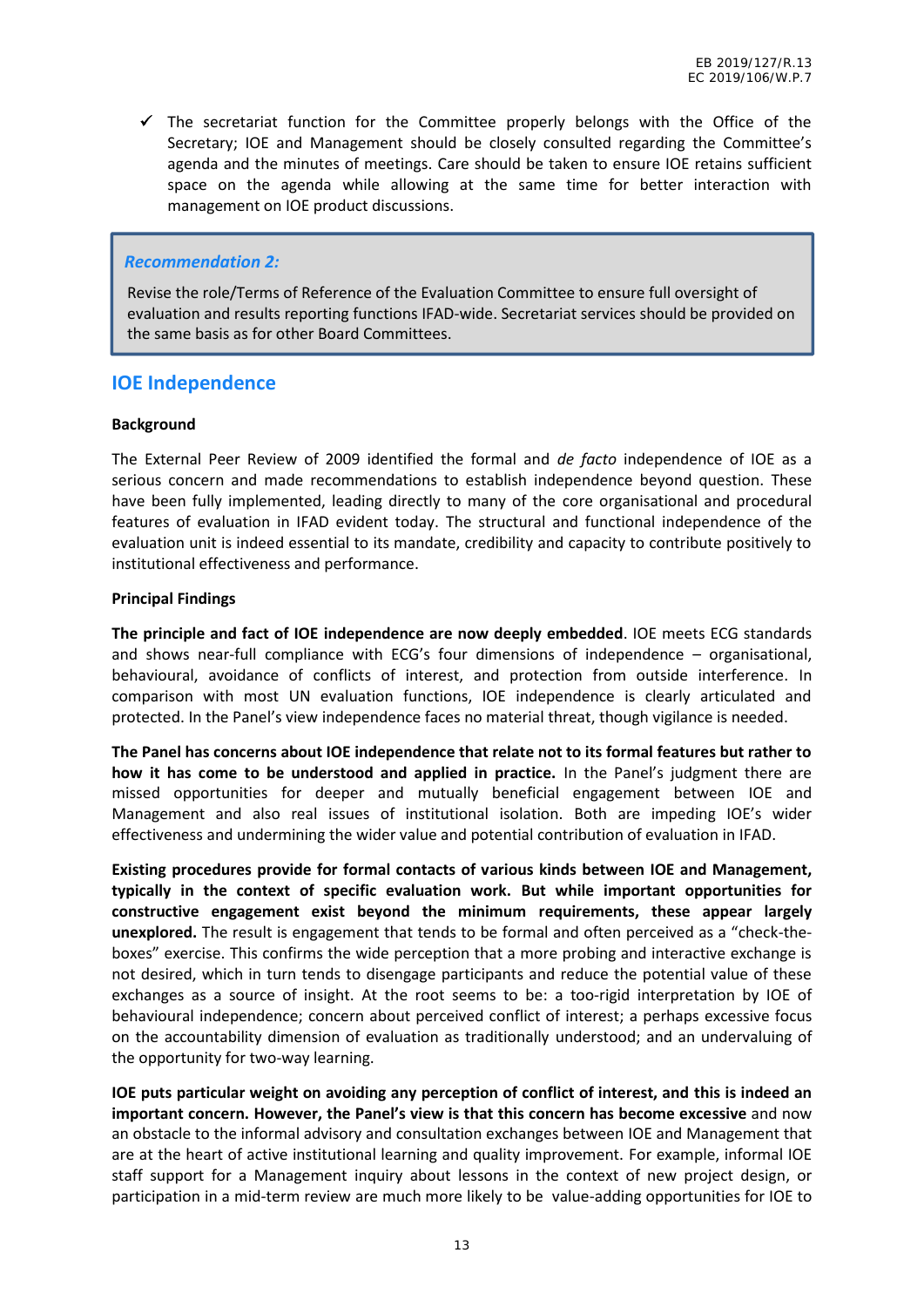provide a service than it is to cause any negative result by crossing a notional conflict-of-interest line. Avoiding conflict of interest does not mean not engaging.

**The strong focus on ratings that is common to many formal exchanges between Management and IOE also contributes to an atmosphere of fault-finding and negotiation rather than exchange**. Issues around ratings are discussed further below.

#### **Key Issues to Address**

- $\checkmark$  The issues identified concerning independence can be effectively addressed in the context of other findings and recommendations. These include clarifications to the Evaluation Policy; changes in processes and practices; IOE Director/Deputy Director, Senior Management and Board clearly communicating the meaning of IOE independence to the rest of the organisation ; and, the day-to-day conduct of IOE/Management communication and relationships.
- $\checkmark$  It is clear that the amount and quality of dialogue between IOE and Management is directly associated with perceptions of excessive distance and ineffective engagement. Both IOE and Management staff would be a good source of specific suggestions to make improvements.
- In making the case for a greater focus on the delivery of evaluation services, and a more engaged and collegial relationship between IOE and Management, the Panel is very aware that space must be created for this to happen. Interviews with IOE staff in particular, revealed that the heavy work programme in relation to the staff resources available is a major constraint to closer engagement.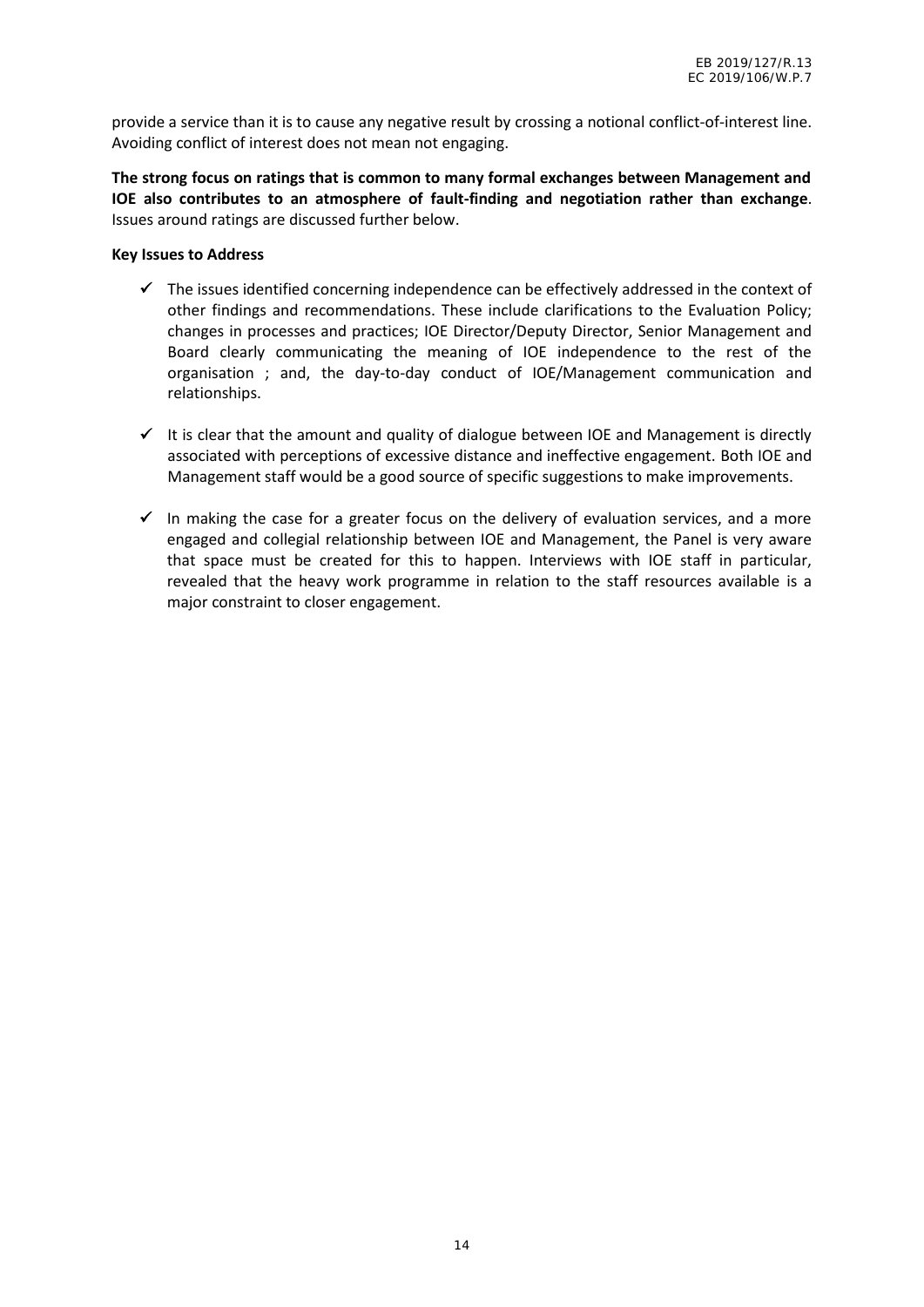## **IOE Work Programme**

#### **Formulation**

IOE prepares an annual Work Programme setting out specific commitments with respect to priority activities and the range and number of evaluation products to be produced. The Work Programme is the core determinant of IOE's engagement with Management and the Board; it expresses how IOE intends to operationalise its mandate and apply the Evaluation Policy; and it is ultimately the determinant of IOE's wider contribution to IFAD's performance and effectiveness.

Issues and concerns about the Work Programme figured prominently in the self- assessments prepared by both IOE and Management for this Review. IOE staff engagement survey results gave particular prominence to issues flowing directly from Work Programme content, management and resourcing. The same issues were raised by many during interviews. Issues include tension between heavy commitments and actual resources available, extensive process burdens and rigidity, and relative lack of involvement in work programme choices.

The Panel gave close review to the Work Programme and has identified a number of findings with respect Work Programme formulation, implementation and resourcing. A subsequent section discusses the current product mix, which the Panel views as of particular importance.

#### **Principal Findings**

**The formulation of the annual IOE work programme has five noteworthy features**: there is little change in basic structure and content from year to year; its development is almost exclusively internal to the senior management of IOE; it presents a very high degree of detail and specificity on individual items; the Board (rather than a wider group of stakeholders) is its target audience and interlocutor; there is a high degree of over-programming in relation to staff resources available.

**Another feature of IOE's Work programme, which is quite striking, is its large size and variety relative to the size of the institution** and its single sector focus. In terms of the number of individual "deliverables" the IOE work programme is heavy by ECG standards relative to the size of IFAD operations.

**IOE uses a 'selectivity framework' to prioritize evaluations for inclusion – the criteria are sensible, and the tool looks useful.** In practice, it was unclear how much the tool is used given the comments received by the Panel. Cross-year comparison shows the work plan is built on a core set of deliverables that is more or less constant. Neither the Evaluation Policy nor the Evaluation Manual seems to establish that this should be so. A list of products for the next two years is presented, but without much discussion of why or how they contribute to any larger IOE strategy. There has not been a strategic-level review of the content and focus of the IOE work programme in recent years.

**There is very close Board scrutiny of the Work Programme, down to the number of different individual products and related budget needs all against comparable figures for the previous year(s)**. Among other effects, this heavily favours continuity and tends to work against innovation and adaptation. It also tends to "lock" each deliverable, leaving IOE with little ability to adjust based on new circumstances or opportunities.

**The high automaticity of the process sharply reduces the scope (and perceived value) of wider consultations on prospective content.** There is very little meaningful upstream consultation with Management as to prospective content; Management views on specific interests, priorities and the utility of different pieces of work are not solicited as part of the development process. Management sees little evidence that its views on the IOE work programme are taken into account. Internal IOE consultation on the work programme content is very limited according to staff.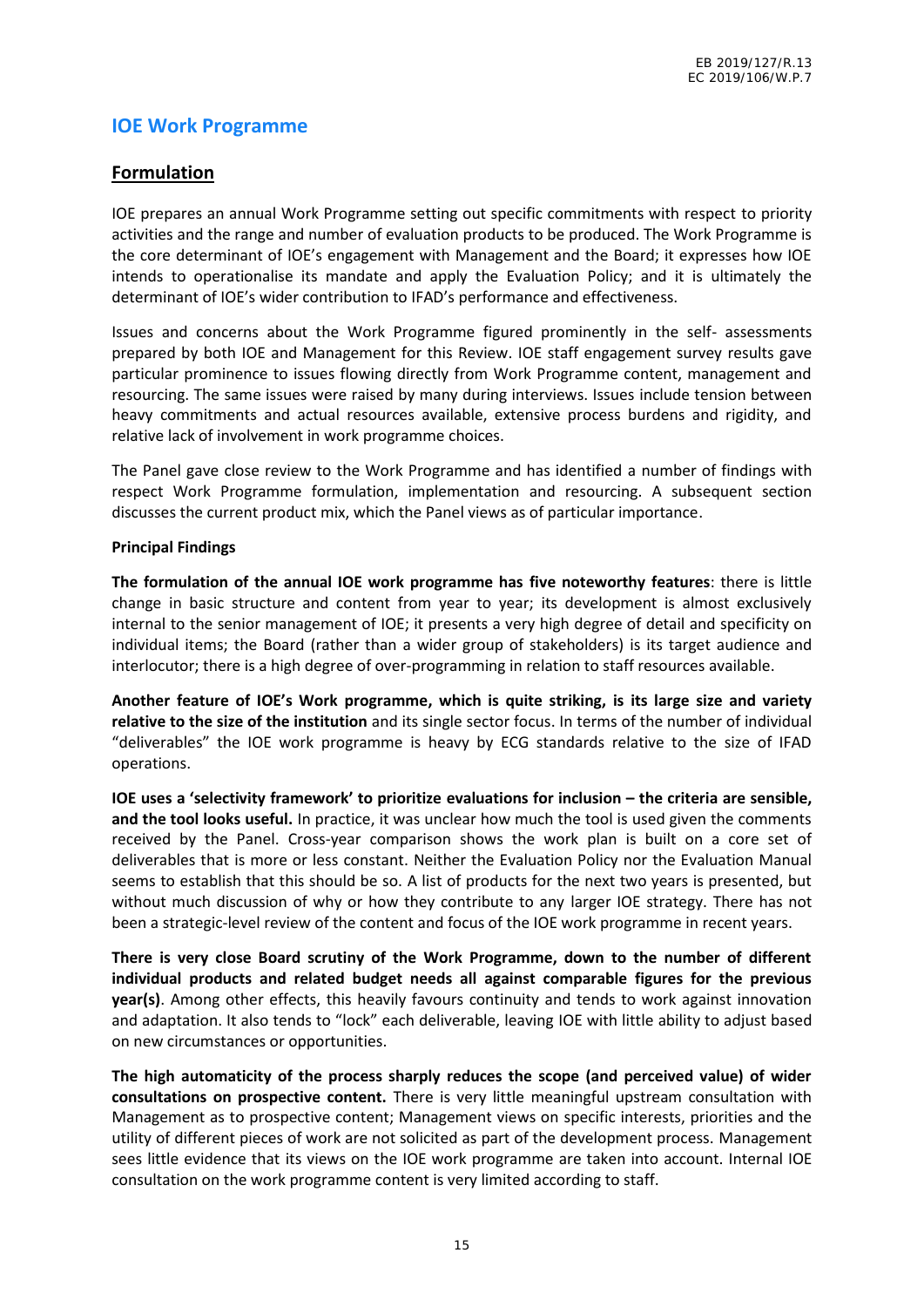**Overall, the current preparatory process results in a high degree of IOE work continuity, yielding a high degree of predictability as to budget requirements and deliverables to the Board**. However, it also discourages effective response to either user demands or unexpected opportunities; it works at odds with effective strategic planning; and, it undermines the case for more strategic engagement with Management and IOE staff and the deeper ownership that would result.

#### **Key issues to address:**

- $\checkmark$  A comprehensive review of the now long-standing focus and content of the work programme is needed. Key issues include assessing the relative contribution of different products to institutional objectives, and a better understanding the demands/interests of different IOE audiences.
- $\checkmark$  The IOE work programming process needs a much greater element of flexibility to plan and manage content and delivery. This would require greater strategic and inter-year content discretion by IOE, subject to Board review and approval and involving more systematic consultation with Management.
- $\checkmark$  The current practice is to finish most products within the budget year; a rolling work programme would reduce pressure on staff and lead to more effective implementation.
- $\checkmark$  There is a need to reduce over-programming to create space for: greater engagement; more focus on utility and use rather than delivery; trialling of new or innovative approaches; opportunistic inclusion of additional elements in the work programme; and to address staff over-work concerns.
- $\checkmark$  Greater consultation within IOE would be a valuable source of insights for useful future work as well as improve staff engagement and ownership.
- $\checkmark$  A multi-year IOE strategy would provide the institutional means to engage on and address these issues that is currently lacking; this is treated in greater detail below.

#### **Implementation**

IOE has delivered a large and complex work programme consistently to deadline and within its allocated budget. This has been a source of considerable Board satisfaction and provides Board, Management and IOE with a high degree of planning certainty. There is high clarity and specificity within IOE as to assigned responsibilities and timelines for individual work items, as well as the resources allocated to produce it. Once the work programme is settled and assigned, IOE's focus turns pragmatically, but almost exclusively, to delivery. Production of all products uses highly detailed internal IOE process guidelines.

#### **Principal Findings**

**IOE processes provide predictability and standard practice for all products, which are closely followed by IOE staff and consultants.** However, they are also very prescriptive and rigid; they emphasize meeting deadlines and following guidelines, so creating the danger of a check-the-box approach.

**Internal quality review is extensive, in most cases requiring multiple internal reviews and seniorlevel sign-off.** While this mostly produces reliable quality assurance, it adds substantially to internal time and resource costs irrespective of the value it might be adding; it reduces IOE staff engagement, ownership and ultimately motivation; and, it doesn't distinguish or accommodate cases where incremental quality improvement is unlikely or unnecessary.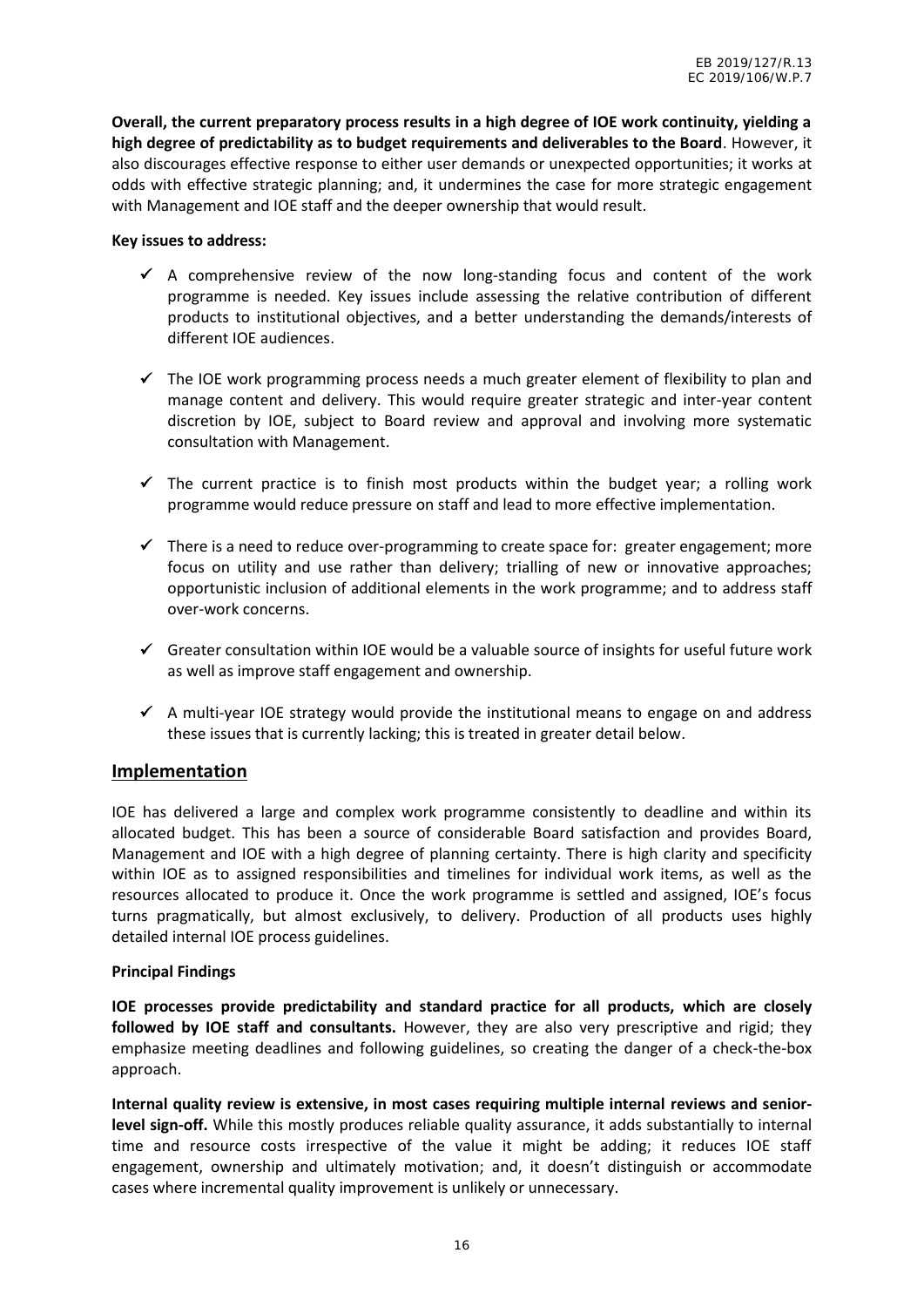**Another resource-absorption issue identified concerns the use of ratings.** Extensive internal debates between IOE and Management about specific project ratings can burn unbudgeted staff time and energy in specific cases without, in the view of many, contributing much of real value to the multiple audiences that IOE products reach. However, there is a view that the incidence of such cases has declined in recent years. Despite the improvement, the robustness and value-added of giving such weight to ratings should be reviewed, particularly if the emphasis of evaluation moves away somewhat from a traditional view of accountability and more towards learning.

#### **Resourcing**

This section discusses selected issues around the allocation of resources within the agreed IOE budget; several broader IOE budget issues are discussed elsewhere. The key feature is that budget and staff time are allocated in advance for each product type on the basis of estimated work coefficients in use for many years. Data on actual resource needs (such as would be produced by an activity time-recording system) in the light of the internal processes now in place is not available. This has substantial implications for work flow management.

#### **Principal Findings**

**The combination of old work-coefficients with a lack of current cost data results in a consistent underestimation of the time required to produce different products**. Actual resource requirements to complete standard products (such as PCRVs) are consistently higher than estimated.

**Unbudgeted resource absorption by the production process likely comes at the partial expense of potential high-value work** to improve the usability and post-completion uptake of evaluation findings.

**IOE communication and outreach have been expanded significantly in recent years, contributing directly to what appears to be a higher profile and greater voice on key IFAD-related matters**. This is likely to be of good value in many respects. But here too the rigidity of the process has resulted in challenges with funding unanticipated demands or opportunities.

**Overall there is clearly an element of resource mismatch built into the Work Programme and Budget from the moment of approval**. The loss of staff capacity due to long-term leave, for example, appears not to have been built into work planning, with the result that additional responsibilities fall to remaining staff.

#### **Key Issues to Address**

- $\checkmark$  IOE's implementation and resourcing challenges are principally rooted in two factors: actual delivery costs that exceed the coefficients on which the budget is built; and, a Work Programme that is broad relative to resources available and not strategically prioritised.
- $\checkmark$  On delivery costs there is a need to update IOE's work coefficients to reflect today's IOE products and services; there is also a need to greatly reduce process burdens, such as for internal review, and other unproductive use of time, such as long debates over ratings. Greater delegation of authority within IOE should be pursued.
- $\checkmark$  All anticipated activities should be resourced as accurately as possible and low value-added products (see next section) dropped.
- $\checkmark$  Mid-year work plan changes should be possible.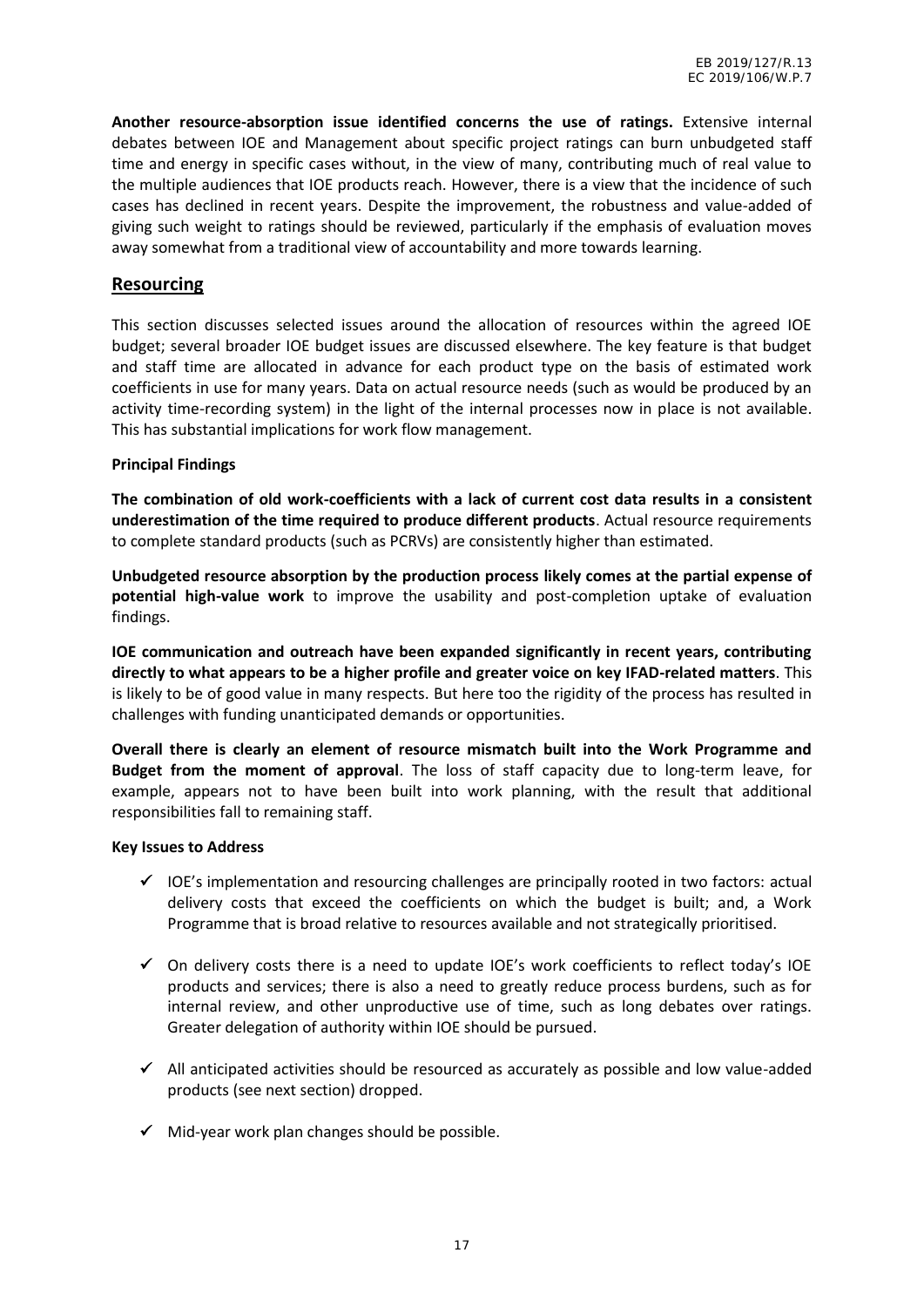#### *Recommendation 3:*

IOE should substantially simplify its internal processes and procedures to reduce their resource demand and increase internal selected delegation of authority and scope for innovation and initiative. This should include product specific processes, designated methodologies, and engagement between IOE staff and Management. Management's priority for its strengthened self-evaluation system should be effective implementation to ensure the desired benefits are

#### **IOE Work Programme: Product Mix**

IOE produces a comprehensive range of evaluation products including project-specific work of various kinds, corporate level evaluations, country programme evaluations, syntheses of evaluation findings, impact evaluations, and a wide range of dissemination products (publications and various types of presentation). The range and complexity of evaluation products has grown further in recent years, partly reflecting recommended additions from the 2009 Review. This EPR looked closely at IOE's products and has drawn important conclusions. Main findings are provided below. This section also reviews individual IOE products and provides findings specific to each of them.

#### **Principal Findings**

achieved.

**The range and number of individual products delivered by IOE is impressive and comparable to that of evaluation units in much larger organisations.** It is a significant element of the overall work flow of the institution and associated absorption of resources.

**IOEs current product mix is directly associated with many concerns identified by both IOE and Management self-assessments**, and with many expressed directly by Board members, staff and Management. These include concerns around: work programme content and management; engagement with Board and Management; the expectations of various clients/audiences; and, the perceived value of different products.

**A review of a sample of different reports found them to be of good quality overall, consistent in format, methods, tone and style.** This reflects, among other things, extensive use of external consultants, staff skill and diligence, very close management and extensive process controls, and the fact that products are highly standardised.

**The basic content of the Work Programme is determined primarily by a relatively rigid budget and work programme process coupled with an IOE approach that appears mainly supply-driven**. There are strong and clear internal views that a more value-driven or demand-responsive approach by IOE and the Board would yield a very different product mix and should be adopted.

**The Panel's specific recommendations on product mix are**: redesign and reduce substantially the number of project-specific evaluations; shift the balance toward more forward-looking, thematic or regional analysis likely to be of higher value to the Board and Management; introduce a means to provide real-time evaluation feedback for projects in execution; and, deepen the "learning and advisory" focus of IOE work, versus its current more dominant "accountability" focus.

**Valuable detailed feedback on all of these issues should be sought from consultations and a user/would-be user survey**.

#### **Project Completion Report Validations (PCRVs)**

Recommended as a new IOE product by the 2009 EPR, PCRVs were introduced to: align IOE with ECG practice; provide an independent check of Management ratings; and support self-evaluation quality and lessons uptake. PCRVs were envisioned as a relatively light product, covering 100% of the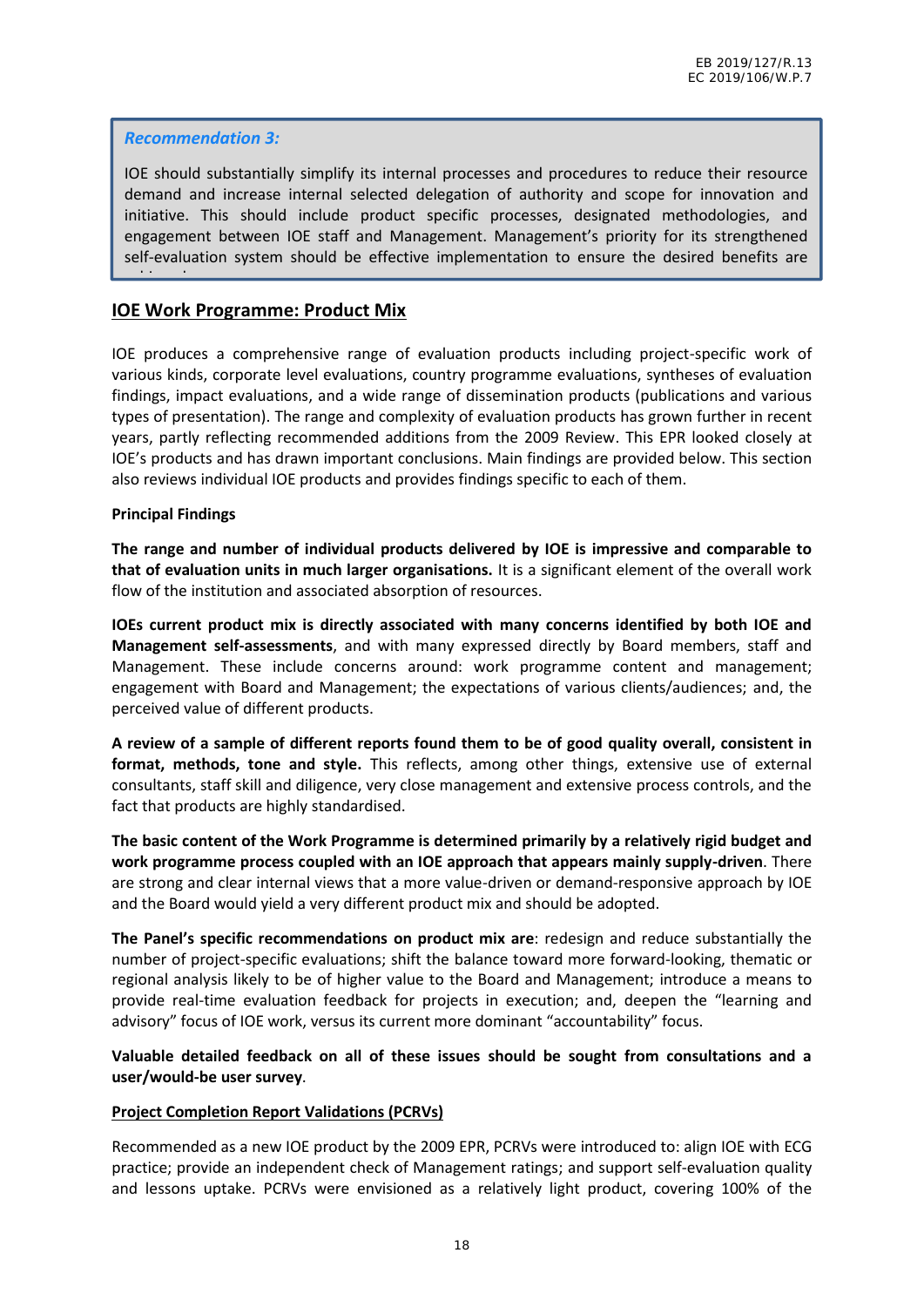roughly 30 completed PCRs annually. However, they now consume a significant amount of IOE resources. Their preparation is a major point of contact between IOE and Management, not all of it constructive. The ARRI largely relies on validated PCR ratings for IOE's assessment of IFAD's development effectiveness.

#### **Findings**

**Ensuring 100% IOE validation coverage of Management's 100% project self-evaluation coverage meets ECG standards and generates the ratings that are backbone of IOE's Annual RRI**. However, the value-added of many of the individual PCRVs is seen as very limited as there is substantial duplication of PCR content and no primary data collection.

**In practice, PCRVs have become lengthy, often complex, purportedly stand-alone evaluation documents,** involving time and resources of both IOE and Management. While formally expected to be 9-10 pages they are generally at least twice this length. Production and review processes are extensive, and routinely require more than standard budgeted time and resources.

**PCRVs are mostly assigned to junior staff/consultants with quality assurance by senior staff.** While the budget allocated to PCRVs is small, the actual resource absorption is considerable.

**While PCRVs are seen to contribute to PCR quality, they are predominantly seen internally as an accountability product of value principally to IOE for its annual reporting.** Validated ratings for use in the ARRI are seen as the most important component. There is limited focus on lessons identified in PCRs and no extraction of those lessons to help ensure their wider availability.

**Debates between IOE and Management about individual and aggregate ratings can be time consuming and are a regular source of friction**. Some pointed out that publishing aggregate ratings at the level of regions can discourage candour.

#### **Project Performance Evaluations (PPE)**

Also introduced at the recommendation of the 2009 Review, PPEs are in-depth project-specific evaluations. They are, with the validations, a substantial element of the IOE work programme. Because PPEs involve IOE field work (while validations rely solely on desk work) they are seen as bringing additional weight. On average 8 are completed annually and contain detailed ratings and, generally, recommendations. All are done according to detailed internal processes; this includes close review by Management and usually extensive discussion about details and ratings.

#### **Findings**

**Evaluation findings from a single operation, in a specific context, at specific point in time do not provide a sound basis for generalised learning.** In addition, evaluations of this kind are inherently backward looking and often done long after the project was designed and, frequently, under a different set of policies and strategies to those that now exist.

#### **But they are a primary source of evidence for CSPEs and syntheses, and in some cases CLEs though these are generally more forward-looking**

**IOE's product line does not include thematic evaluation of groups of related projects across several countries.** Products of this kind – such as evaluation of clusters of operations with similar features – have generally been adopted elsewhere and tend to be highly valued for learning purposes by Boards and Operations staff. Also, countries frequently welcome the opportunity to benchmark their performance against that of other countries. Benefits of evaluating groups of projects include: the opportunity to focus on the main features of performance of a class of operations (versus "what went wrong" with a single project); more generalizable findings; and,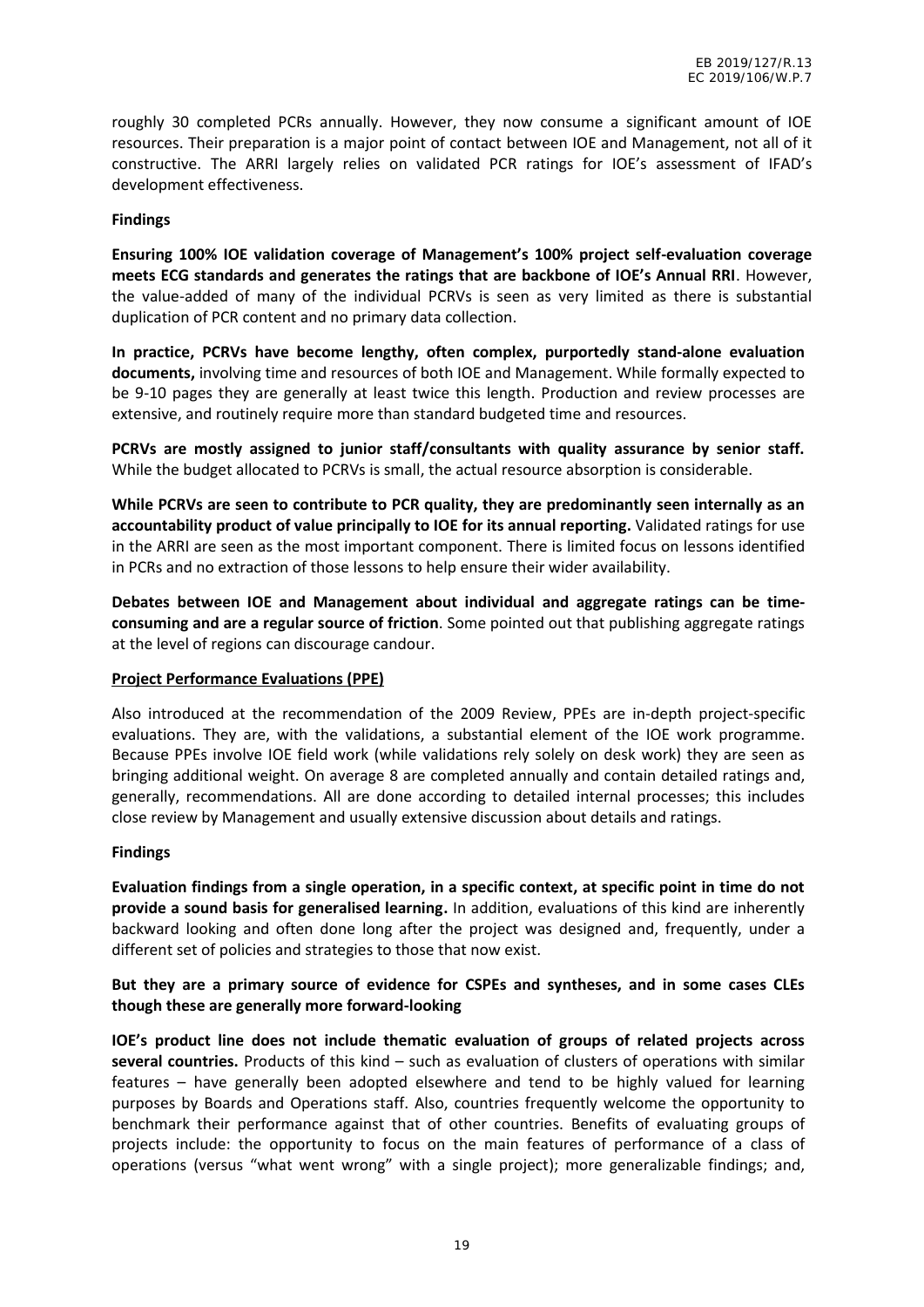greater production efficiencies. These sector or sub-sector assessments provide a more robust input to CSPEs, which otherwise rely largely on a group of individual project evaluations.

**As with the PCRVs, PPEs have become much more resource-intensive and process-heavy than originally expected** partly due to the extensive multi-step internal review process required by IOE procedures.

#### **Corporate-level evaluations (CLE)**

Corporate-level evaluations are major efforts (usually two every 3 years) to assess large strategic issues or programmes. Topics are selected purposefully in the context of each annual Work Programme, which in principle enables a more strategic and demand-driven selection. These are potentially, and are frequently identified as being, the highest value IOE product.

#### **Findings**

**CLEs are generally viewed as the IOE products of highest relevance and value;** IOE staff assessed them as of the best quality and the most influential. CLEs are generally more forward looking than the usual ex-post evaluation, providing Board and Management with analysis and perspectives that they may have limited capacity to develop alone.

**Given their specialised subjects, CLEs often use substantial consultant input**. While it is under IOE leadership there are still challenges for building internal IOE capacity and learning that need to be managed carefully

**The Evaluation Manual is less prescriptive with respect to CLEs.** This is to be welcomed given the complexity and uniqueness of each and the need to allow creative approaches focussed on producing a final product of maximum value to key audiences.

#### **Country Strategy Programme Evaluations (CSPE)**

CSPEs are IOE's core country-focussed product, evaluating all operations in an individual country on a minimum cycle of 5 years. They culminate in an extensive country level Workshop formally involving IOE, Management, country governments and other stakeholders including the private sector and civil society. Together the CSPE and its associated Workshop are a high profile and resource intensive IFAD product. Uniquely, they engage key interested audiences more directly than other IOE products and for this reason can potentially be more influential.

A central feature of the CSPE and concluding workshop is the signing by Government and Management of an "Agreement at Completion Point (ACP)." The ACP is an IOE operational requirement which essentially represents Management's response to the CSPE. It requires signatures of both Management and the country, but it is not itself a Management requirement. The Panel found the ACP instrument and process to be ambiguous as to purpose and standing.

#### **Findings**

**The country workshop process is used to present and discuss the CSPE. It is a major and, for IFAD, unique combined effort by the country, Management and IOE.** It is generally seen as an important opportunity for joint reflection on experience and future directions and priorities.

**However, there is no direct link between the CSPE and the Workshop and the subsequent new Country Strategy**. The Workshop seems to be more of a conclusion point for the CSPE than a starting point for the new Strategy.

**Interestingly, given the scale and profile of the CSPE and workshop event, IOE's internal production/review process is very light** and much more streamlined than for any other product. This likely provides useful guidance on ways to improve other IOE processes.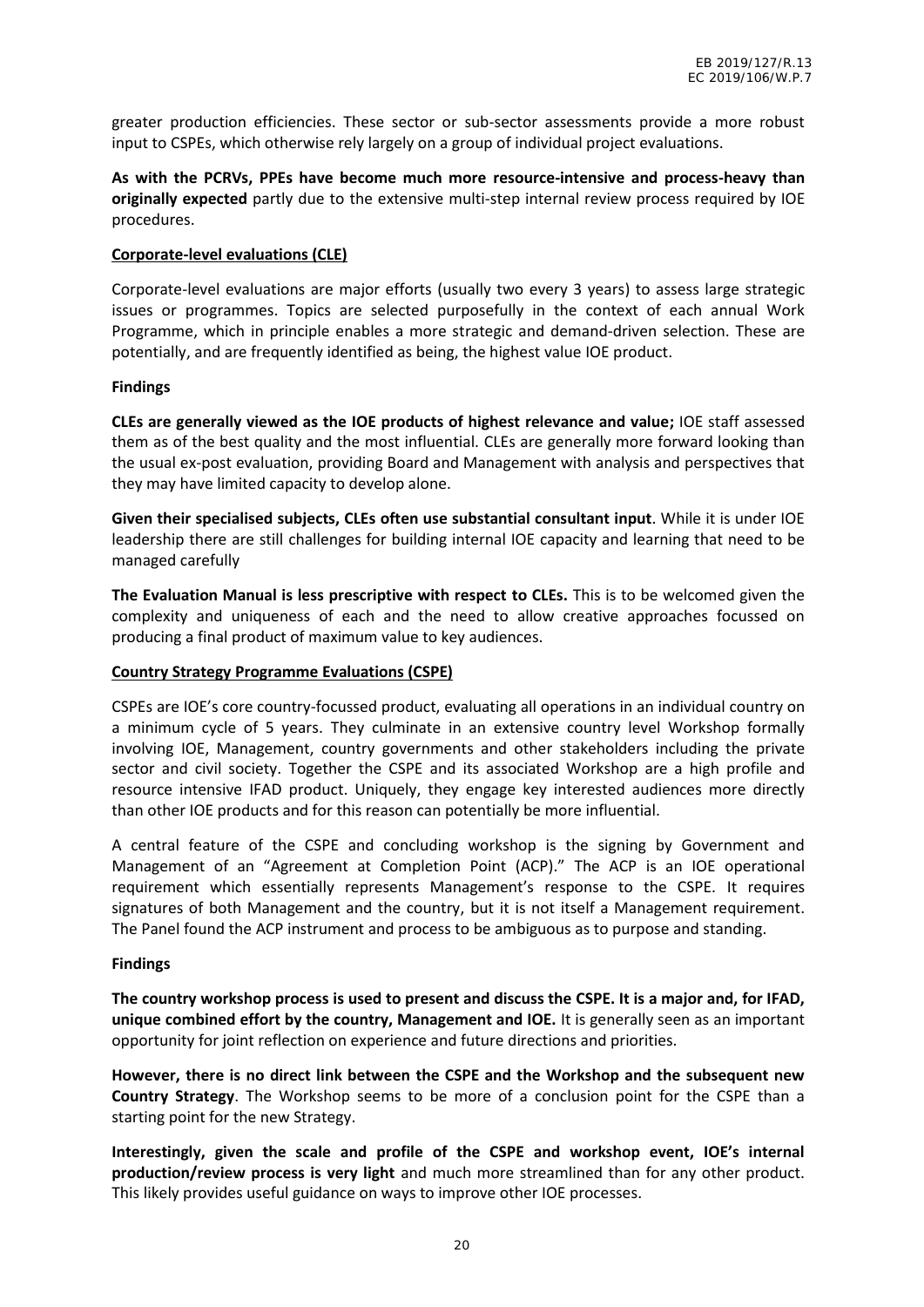**While the ACP has a central role in the CSPE/workshop process and absorbs substantial resources, its wider purpose is unclear.** It is separate from the COSOP, which is the guiding document for operations developed by Management and the relevant country.. The role, intended purpose, and distinctive value of the ACP require clarification; there are likely ways to accomplish desired objectives more simply and cost-effectively.

**There appears to be a largely unexploited opportunity to integrate cross-country experience into the CSPE and country workshops**, which would be a valuable learning opportunity for country authorities and Management staff.

**An issue for CSPEs is that the evidence base can be quite light, particularly if the portfolio is small and there has been limited policy dialogue and/or knowledge work to assess**. In these circumstances a lighter product could be considered.

**While the effort to include a CSPE for every region each year is done with good intent, it can lead to the inclusion of low priority work in the IOE work programme**. More flexibility in such circumstances appears to be called for.

#### **Evaluation Syntheses**

Evaluation Syntheses were introduced following the 2009 Review mainly to create a more explicitly learning-focussed product. They are intended to be more integrative, yielding broader observations to encourage collective reflection, improve IFAD's wider effectiveness and also provide clients with higher-level material that they would value and use.

#### **Findings**

**The survey revealed mixed appreciation for this product and expectations that seem mostly unmet.** However, the reasons are not clear from the survey responses or interviews, so this matter requires closer assessment. Synthesis material of this kind plays a valued role in other organisations and certainly could also do in IFAD if the right approach can be found.

**When the main intent of synthesis-style reports is institutional learning they typically don't include recommendations, as IOE's currently do**.Focussing such reports on applicable insights and lessons for the future can be a better route to uptake and application.

**Syntheses bring together a body of prior evaluation evidence, but topic selection appears not always to be based on there being a significant body of prior evaluation evidence**.

**An issue with syntheses is that they draw on a body of prior** *ex-post* **evaluation findings so their evidence base can be quite dated in some cases**.

#### **Impact evaluations**

Impact evaluations were introduced by IOE in 2013 mainly as a means to build IOE's technical capacities and methodology. Impact evaluations have clear uses in the development system (though they have their limitations), but because they are complex and resource intensive their use has generally been limited and very selective. IOE efforts have used both external consultants and in-house staff.

#### **Findings**

**The Panel is not in a position to assess the quality or value of this work in any detail**. However, it does add a complex and highly specialised product to IOE's already heavy work programme. At a time when institutional demand has shifted more in the direction of higher-level, strategically useful work this may not be ideal.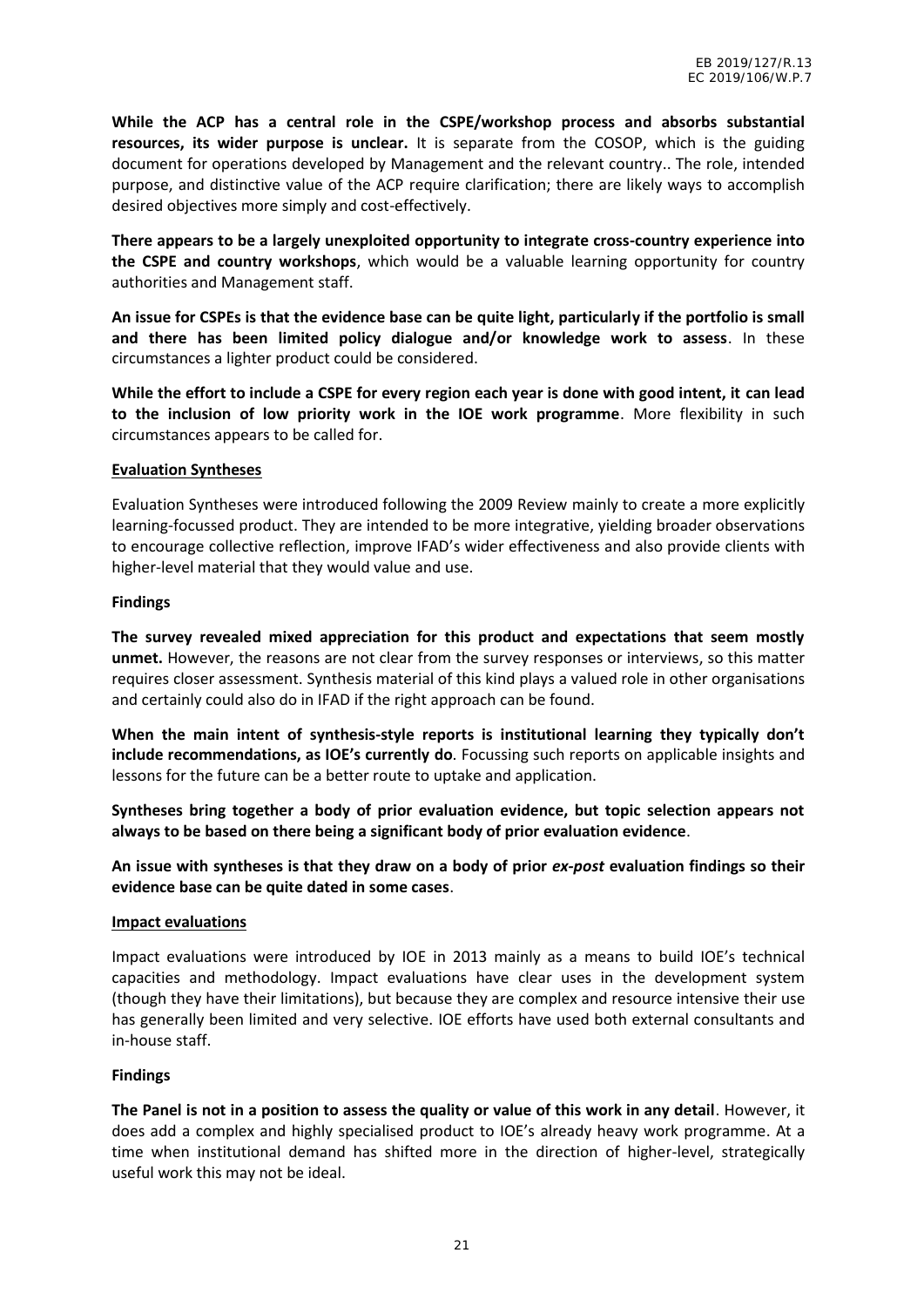**Management has its own programme of impact assessments, so there may be duplication** issues to be examined.

**The budget for an impact evaluation is currently the same as for a CSPE**, which could probably be allocated to other products and/or services that add more value.

#### **Annual Report on Results and Impact (ARRI)**

The Annual Report on Results and Impact (ARRI) is IOE's flagship product. It absorbs substantial resources and is IOE's highest readership report; it is particularly closely read by the Board. The focus of the ARRI has consistently been to report on the aggregate performance of individual projects for institutional-level accountability, though since at least 2007, it has always included a learning chapter. ECG good practice requires "a periodic synthesis report of evaluation aggregate ratings", which is met by members in a variety of ways.

As in comparable institutions, IFAD Management also has its own results and development effectiveness reporting system, which has expanded with the development of its results management architecture. The Report on Institutional Development Effectiveness (RIDE) reports progress against the indicators and targets in the Fund's Results Management Framework. The RMF has five levels: global poverty, food security and agricultural investment outcomes; country-level development outcomes and impact delivered by IFAD-supported projects (this uses data from PCRs); country-level development outputs delivered by IFAD-supported projects; operational effectiveness of IFAD-supported country programmes and projects; and IFAD's institutional effectiveness and efficiency. The RIDE also has a chapter on a topical issue of performance. Reporting directly to the Board on its performance is one of Management's most fundamental responsibilities.

Both the ARRI and the RIDE now provide performance reporting on 100% of completed projects. The ARRI presents IOE's independent project ratings (which are now mostly validated self-evaluation ratings) while the RIDE presents PCR ratings. In common with some other IFIs, the RIDE assesses institutional performance at various levels, while the ARRI reports against indicators including relevance, effectiveness, efficiency and sustainability. The ARRI is highly valued by the Board from an accountability perspective as it is seen as more credible being independent. In terms of scope and substance there is duplication between the two reports, raising questions about possibly conflicting messages, division of responsibilities, and institutional efficiency.

#### **Findings**

**The primary driver of IOE's current commitment to 100% PCRV coverage is to populate the ARRI with project ratings**. This harnesses a substantial part of the IOE Work Programme to producing work of otherwise relatively limited institutional value.

**Management-side advances in results management and performance reporting systems can be expected to feed into the RIDE**. The RIDE should continue to be produced and closely reviewed by the Board, consistent with the fact that responsibility for project-level performance reporting lies in the first instance with Management, not IOE.

**This opens the possibility for IOE to repurpose the ARRI, making it a distinctively different but still strongly performance-focussed document.** A revised ARRI could focus more on broader and more topical issues affecting institutional performance; give greater prominence to IOE's more strategic work for which there is greatest Board interest; and, provide comment, even periodic verification, on the RIDE, with suggestions for strengthening.

**Independent IOE project evaluations (recommended to be fewer in number and more focussed on clusters of projects) should be included; however not as a proxy for overall institutional**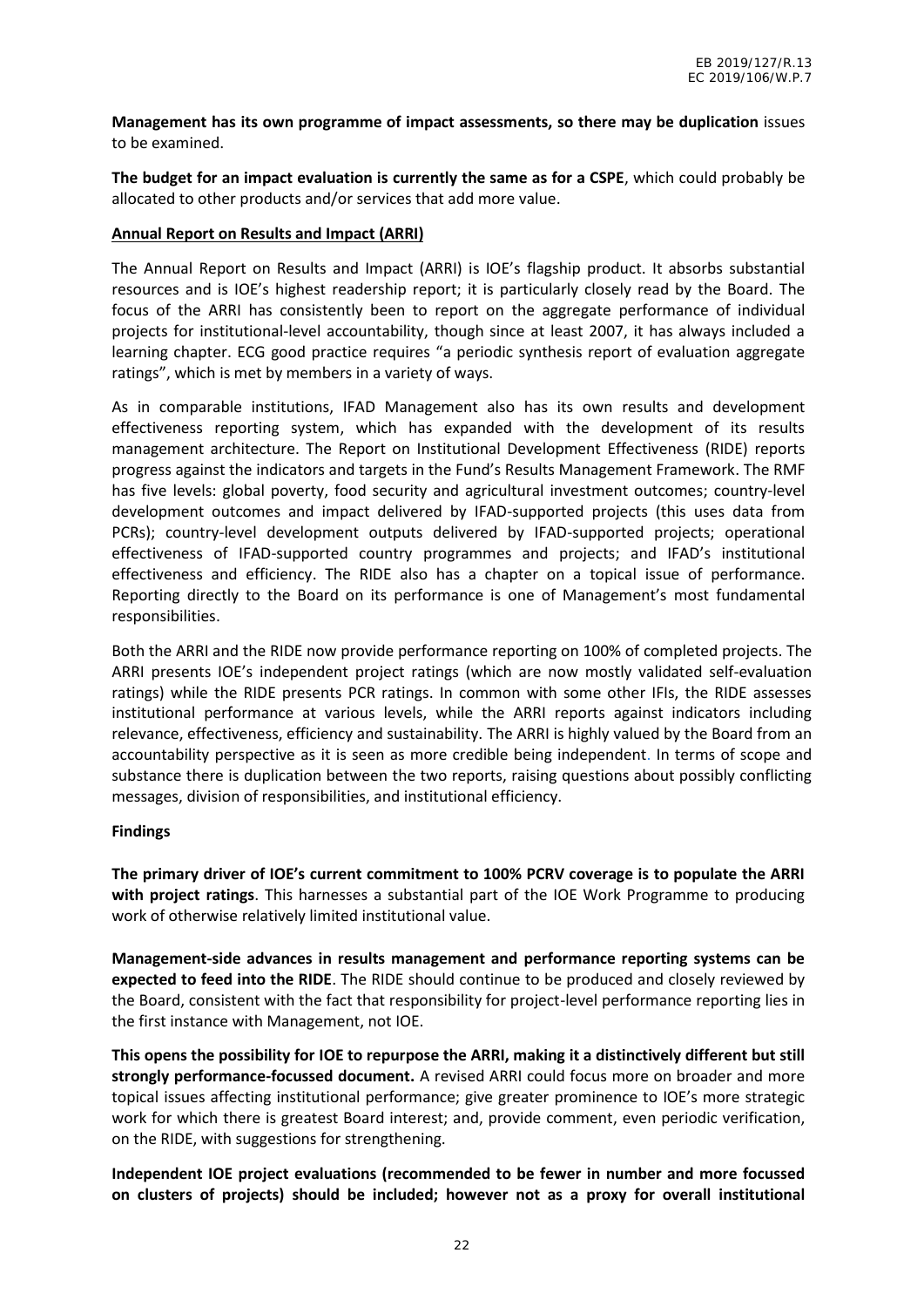**performance but because they identify material issues for Board and Management reflection**. It could be argued that this greater selectivity and focus would improve the effectiveness of Board oversight and the value of the report to Management.

#### **IOE's Product Mix: Key Issues to address**

The central issues on IOE's products and product mix include: how well the needs and expectations of multiple target audiences are being met; whether they are adapting effectively to institutional changes and opportunities strengthen IOE's overall offer and effectiveness; and, whether there are opportunities to produce greater institutional value with existing resources. The Panel's analysis, summarised in the section above, concludes that there is both the need and opportunity for numerous positive changes.

- **Project Completion Report Validations (PCRV)** IOE should no longer cover 100% of completed PCRs. Instead a smaller number of projects (5-10 annually) should be purposefully selected for PCRVs based on presence of issues of interest and prospects for valuable insights. Other options to consider include: a genuinely light IOE review for completeness, coherence, lessons and quality, covering either all PCRs or a selected sample; a deeper review of selected PCRs with the process and objectives focussed on extracting lessons and constructive engagement between IOE and Management; IOE participation as an observer when PCR ratings are discussed and adopted by Management. In neither case would ratings be a central focus. Another option is to use validations as a tool only to improve the quality of self-evaluation. This would be most effectively achieved by a random sample approach whereby any PCR could be selected for validation.
- **Project Performance Evaluations (PPE)** a small number of individual project-level evaluations could still be produced in cases wehre projects present design and performance issues of wide institutional interest and value. However, the general project-level evaluation should be of a cluster of similar projects allowing for cross-country insights and more generalizable findings.
- **Corporate Level Evaluations** (CLE) topics and approaches should be developed with upstream input from Management.
- **Evaluation syntheses** the views of key stakeholders should be sought to identify ways to better meet expectations; recommendations should be avoided in products of this type.
- I**mpact evaluations –** it is unlikely that such specialised products provide value for IOE or the wider organisation commensurate with the resources they require.
- $\checkmark$  The **Annual Report on Results and Impact (ARRI)** should be restructured, focussing less on project-specific performance ratings and more on wider institutional performance issues to which IOE can bring unique insight.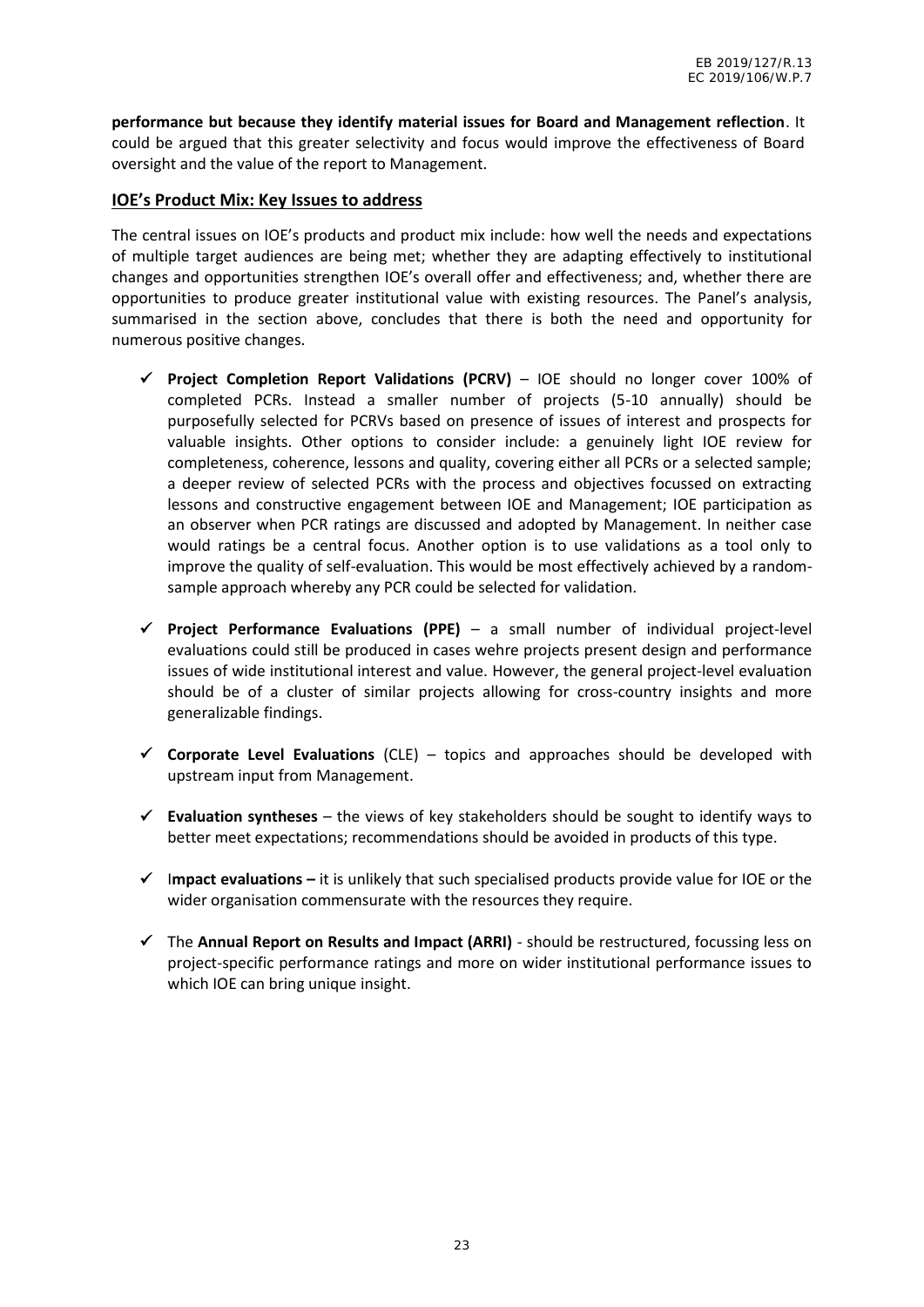#### *Recommendation 4:*

IOE should review and revise its product mix. Key inputs should include more accurate resource requirements for individual products, and a detailed survey of the views of all key audiences on existing and prospective products, including intended purposes and perceived value. Key stakeholders should be consulted closely. Flexibility to respond to demand and opportunity should be built in.

## **Management's Self-Evaluation System**

Self-evaluation in IFAD (meaning by Management) consists of two regular *ex-post* products – project completion reports (PCRs) and the Country Strategic Opportunities Programme (COSOP) Completion Reviews. PCRs are a longstanding product, and have evolved from being largely a summary of physical and financial achievements to being more focused on results and lessons. PCRs are expected to be prepared for 100% of completed projects.

The EPR did not review the system for self-evaluation in depth because it and related results management systems were still in the process of a major revamp at the time of the review. Strengthening self-evaluation was a recommendation of the 2009 EPR, but it appears that only now is Management taking concerted actions to implement the recommendation. IFAD's adoption of a formal Development Results Framework approved by the Executive Board in 2016 and reinforced by IFAD's eleventh replenishment consultation report may have been motivating factors for action. **Project Completion Reports (PCRs)**

Management has revised its comprehensive (draft) guidance on PCR preparation following the Harmonisation Agreement with IOE. All completed operations are required to have a PCR.

#### **Findings**

**While PCR preparation was nominally the responsibility of governments as borrower, recent changes are formalising that it is more an IFAD product than a government one.** The aim is to make IFAD and the government equal partners in PCR preparation. The Panel sees this as a more realistic and useful approach.

**While the government plays a vital role in gathering data and, ideally, initial PCR preparation, IFAD is now heavily involved in data analysis and report drafting**. Ratings are also assigned by IFAD country teams in coordination with the Operational Policy and Results Division and the regional team. The Panel also sees this as positive for PCR consistency and quality, and wider learning.

**PCRs were not traditionally disclosed, but Management now has a target of 90% disclosure by 2021** (the end of IFAD 11). The latest data available to the EPR showed that 54% of PCRs were disclosed. The policy on PCR disclosure is very positive from both an accountability and learning point of view though care will be needed to ensure this does not affect candour.

**Timeliness for PCR completion has improved and the gap between Management and IOE ratings has narrowed** based on IOE ratings provided in its validations and summarised in the ARRI.

**There appears to be no systematic extraction and assembly by Management of key findings/insights/lessons from PCRs (or COSOP Completion Reviews)**. As a result, one of the most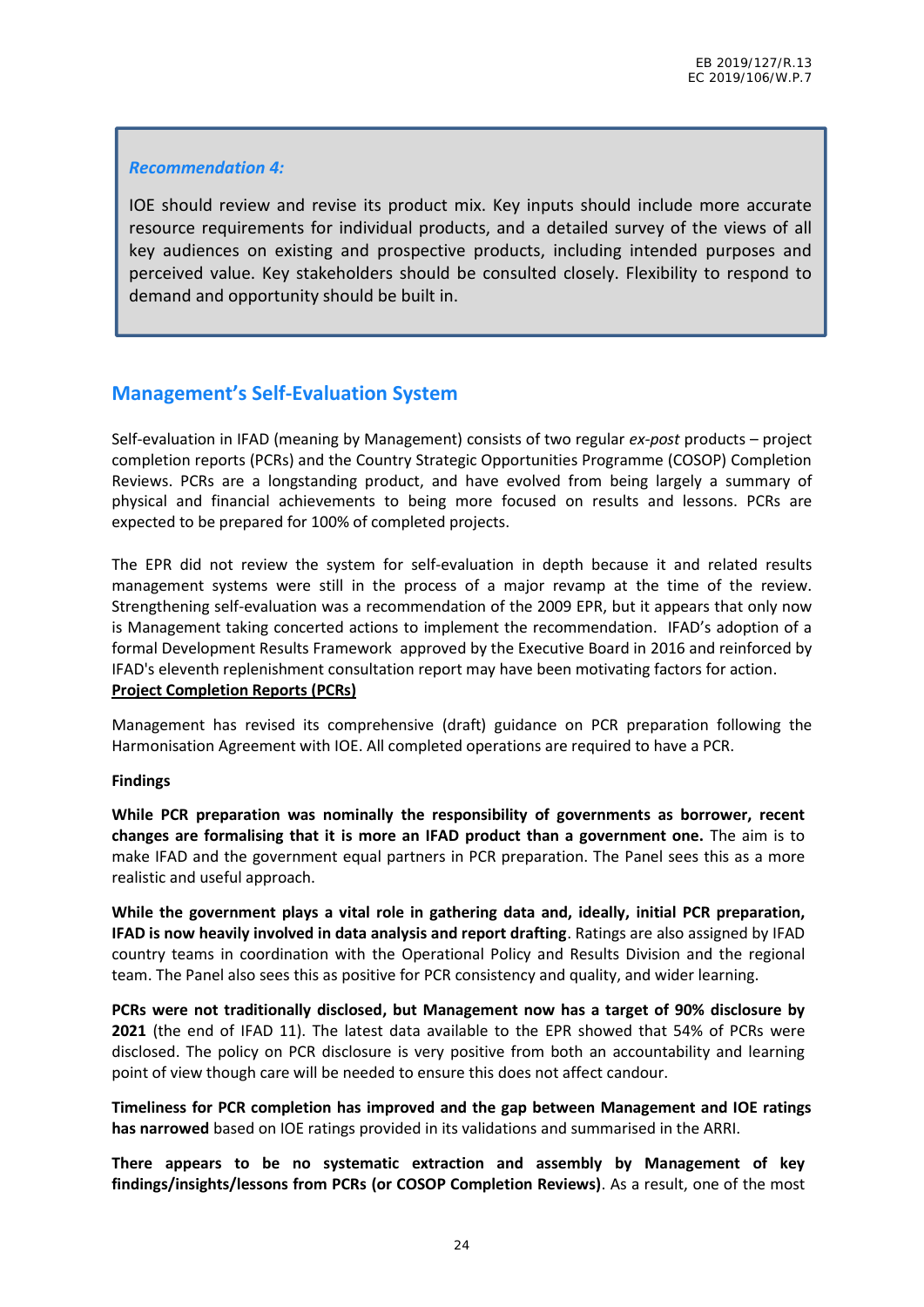valuable potential assets for institutional learning, performance improvement, and competitive advantage—namely the accumulated experience-based insights of project teams and clients—is not being used to full advantage. The completion module of the new Operational Results Management System has now been launched. This should make it easier to distil lessons from the implementation of a project (starting from design through implementation and into completion).

**There appears no engagement, formal or informal, between Management and IOE during the production of PCRs (and COSOP Completion Reviews) aimed at improving their quality**. This largely reflects strong IOE concerns about potential conflict of interest. However, experience elsewhere confirms that there is scope for mutually beneficial informal exchanges that would improve quality, consistency and internal learning from the self-evaluation process while not compromising IOE's independence.

#### **COSOP Completion Reviews and Results Reviews**

Results reviews are carried out during the course of implementation of the COSOP. They are expected to be done every 3 years. COSOP Results Reviews are the equivalent of project mid-term reviews at the country level. Completion reviews are the equivalent of PCRs at the country level.

#### **Findings**

**In 2016, new guidelines on COSOPs and Country Strategy Notes, introduced a mandatory requirement for a Completion Review for the first time, though it had been common practice to do reviews before this time.** New procedures, reviewed by the Executive Board in December 2018, emphasised the importance of COSOP completion reviews and results reviews.

**The harmonization agreement with IOE states that Management and IOE will harmonize the ratings used in the CRR with those utilized by IOE**. While not reflected in the harmonization agreement, Management will require that both lending and non-lending activities receive ratings. The EPR notes that the harmonization of methods is essential for comparability and the improvement of assessment methodology by both parties.

**IOE does not validate COSOP completion reviews but does its own CSPEs**.

**The corporate results management framework agreed with the Executive Board for the IFAD11 period states that IFAD's performance at the country programme level will be reported through the aggregate ratings for COSOP completion reviews**, in addition to the results reported in country partner surveys (client survey). This is expected to mean that IFAD will place more emphasis on COSOP completion reviews.

#### **Self-evaluation: Key issues to address**

- $\checkmark$  Management is well advanced with the roll out of new systems and processes to improve the consistency, reliability, timeliness and quality of self-evaluations. The immediate challenge will be to ensure quality implementation, something that will require a mix of high-level advocacy, incentives, training and quality control. Those expected to make the system work have to see value for themselves and their team if they are to put the needed effort in. This will require that PCRs and COSOP Completion Reviews become a valuable and valued source of learning.
- $\checkmark$  Beyond the quality of information resident in the self-evaluation system, the challenge will be to improve extraction, internal dissemination, and use of lessons and evaluation findings to create value from the exercise.
- $\checkmark$  The continued merit of 100% coverage of all completed projects for PCRs might be reconsidered. There are frequently cases where preparation of a PCR is likely to be of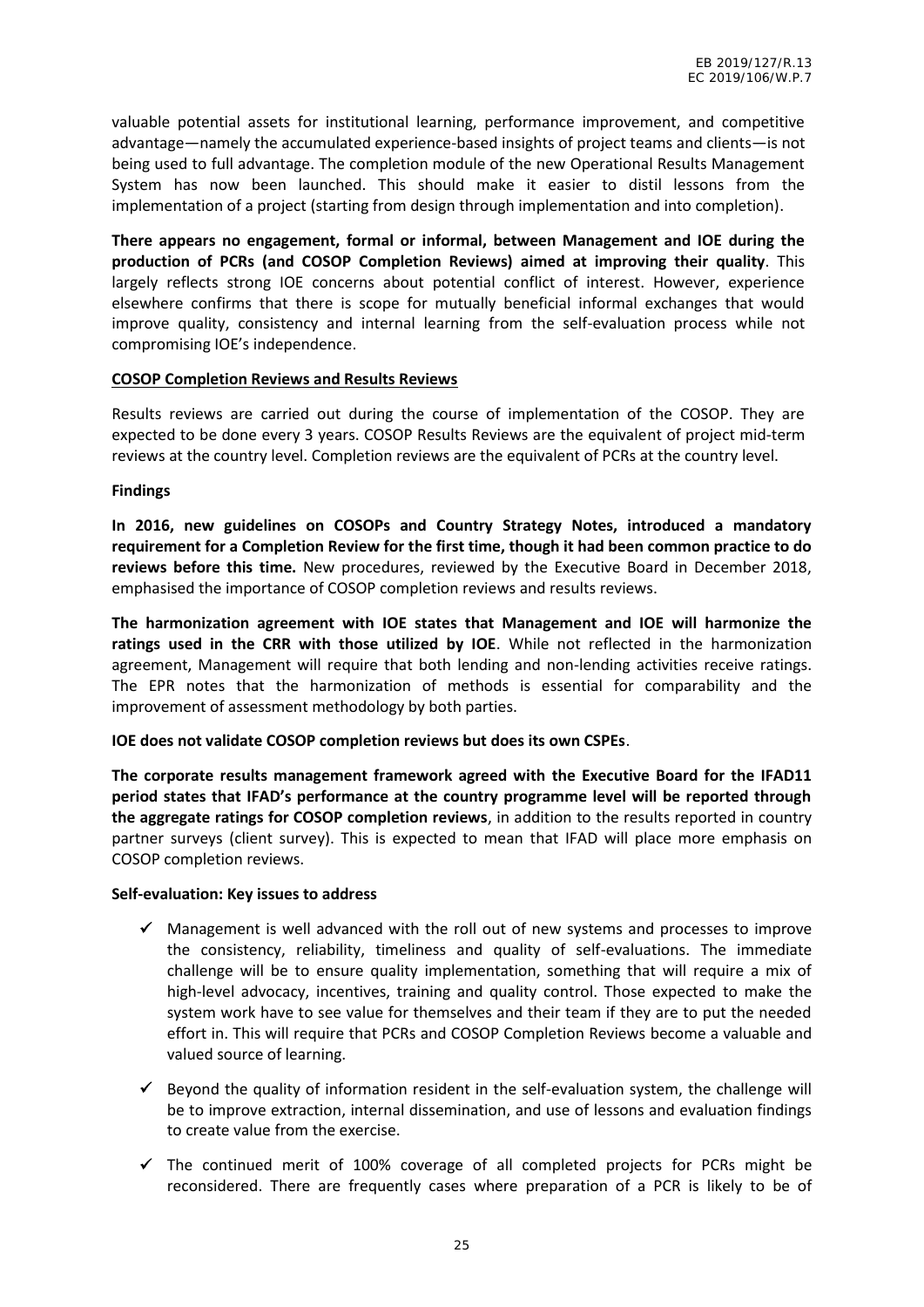minimal value. For example, where a follow-on project is designed and approved before a PCR has been prepared (an earlier evaluation product that can feed lessons into the follow on project is needed here). Another situation where a PCR may not be needed is where a country stops borrowing from IFAD.

 $\checkmark$  IOE should provide advisory support to PCR and COSOP Completion Review preparation, if asked, though ownership of these self-evaluations would remain exclusively with Management.

#### *Recommendation 5:*

Management should conduct a parallel review of its self-evaluation products to clarify objectives and responsibilities, and ensure value and utilisation.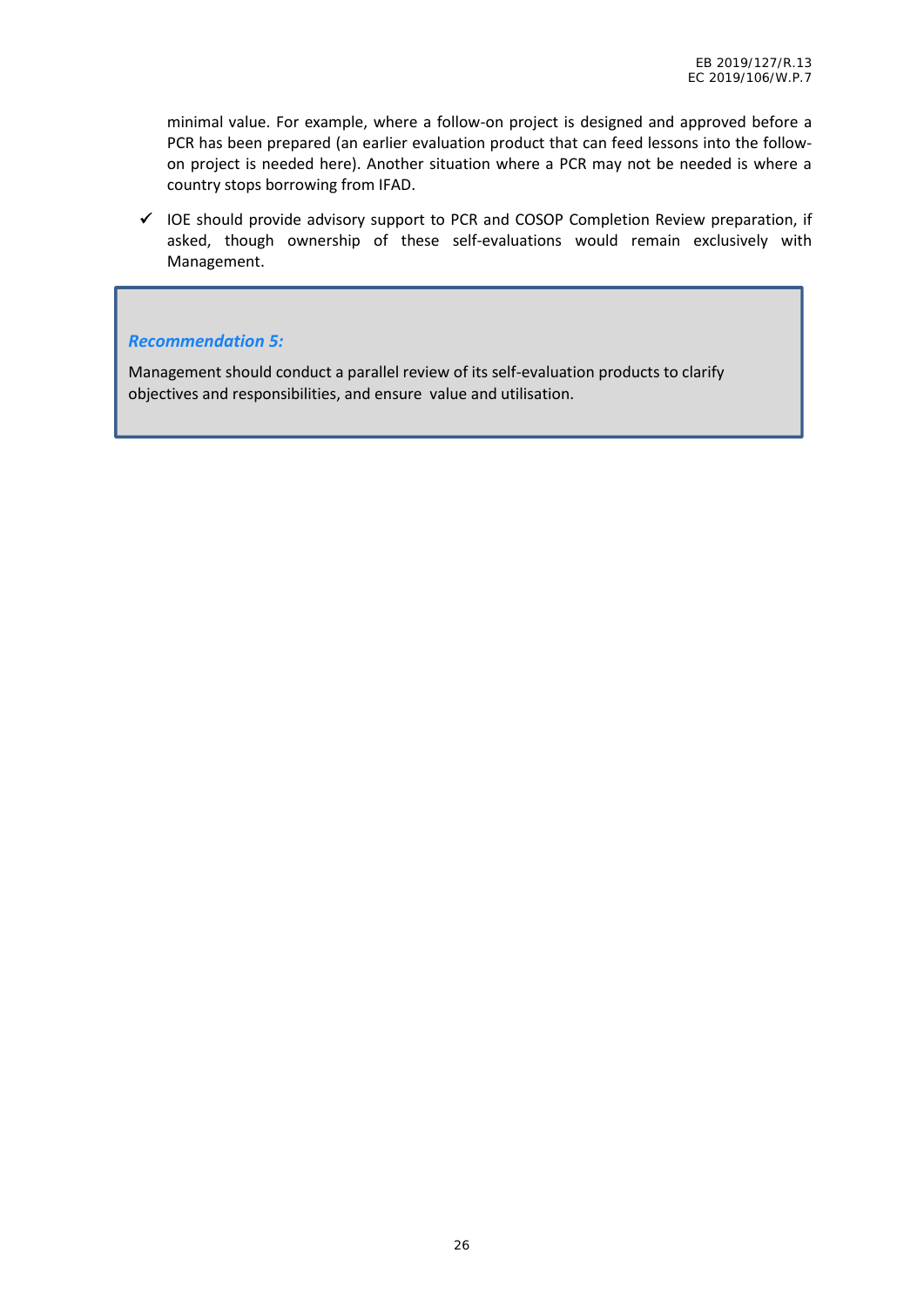## **A Multi-Year IOE Strategy**

While IOE's annual work programmes provide great detail on activities and deliverables they are largely silent on broader strategic issues. This approach may be adequate (though not ideal) in an institutional context of little change. However, in recent years, there have been significant changes in the institution, in the wider development context, and in the evaluation community.

The complexity of IOE's role and its wide engagement and influence across the institution make it vital for its strategic objectives to be clearly articulated, endorsed by the Board, and widely understood throughout IFAD.

#### **Key Issues to Address**

The Panel believes that a multi-year IOE strategy would fill some important gaps that are now missing and be of substantial value to the overall effectiveness of evaluation in IFAD. Ideally the duration of the strategy would be from 3-5 years, but this is a matter for agreement between IOE and the Board. A pragmatic option that should be considered is to prepare the strategy to feed directly into the IFAD Replenishment cycle; this would be an opportunity to identify forward priorities in the light of institutional strategic directions and experience during the expiring replenishment period.

A multi-year strategy would:

- $\checkmark$  provide a broad statement of evaluation-related priorities, objectives and opportunities as IOE sees them; such a statement is currently lacking;
- $\checkmark$  provide a platform for IOE to set out its vision and priorities for evaluation in IFAD, to identify what success looks like, and to make the case for how that can be expected to benefit IFAD's multiple constituencies;
- $\checkmark$  create a clear link between the Evaluation Policy and IOE's single-year Work Programmes;
- $\checkmark$  provide a means for IOE to keep its own operational priorities under regular strategic review as well as to identify wider evaluation issues and opportunities for Board and Management;
- $\checkmark$  communicate how IOE's strategic approach reflects and supports important changes in the wider IFAD institutional context (such as the new results monitoring framework);
- $\checkmark$  articulate the wider context within which Management and Board evaluation-related efforts are to be complementary and supportive;
- $\checkmark$  create a means for strategic engagement with Board and Management about priorities and expectations for the evaluation function; and ensure that IOE, the Board and Management have a regular dialogue about how to most effectively manage a set of evaluation systems with differentiated responsibilities;
- $\checkmark$  discuss the implications of key institutional changes, such as decentralization, on evaluation;
- $\checkmark$  help contribute to a wider corporate evaluation culture; and,
- $\checkmark$  address resource issues from a broader strategic perspective.

#### *Recommendation 6:*

In consultation with Management and for approval by the Board, IOE should prepare a multi year strategy to implement the Evaluation Policy, with clarity on short to medium term objectives, product and service priorities, and roles and responsibilities. Coordination of this work with the IFAD replenishment cycle should be explored.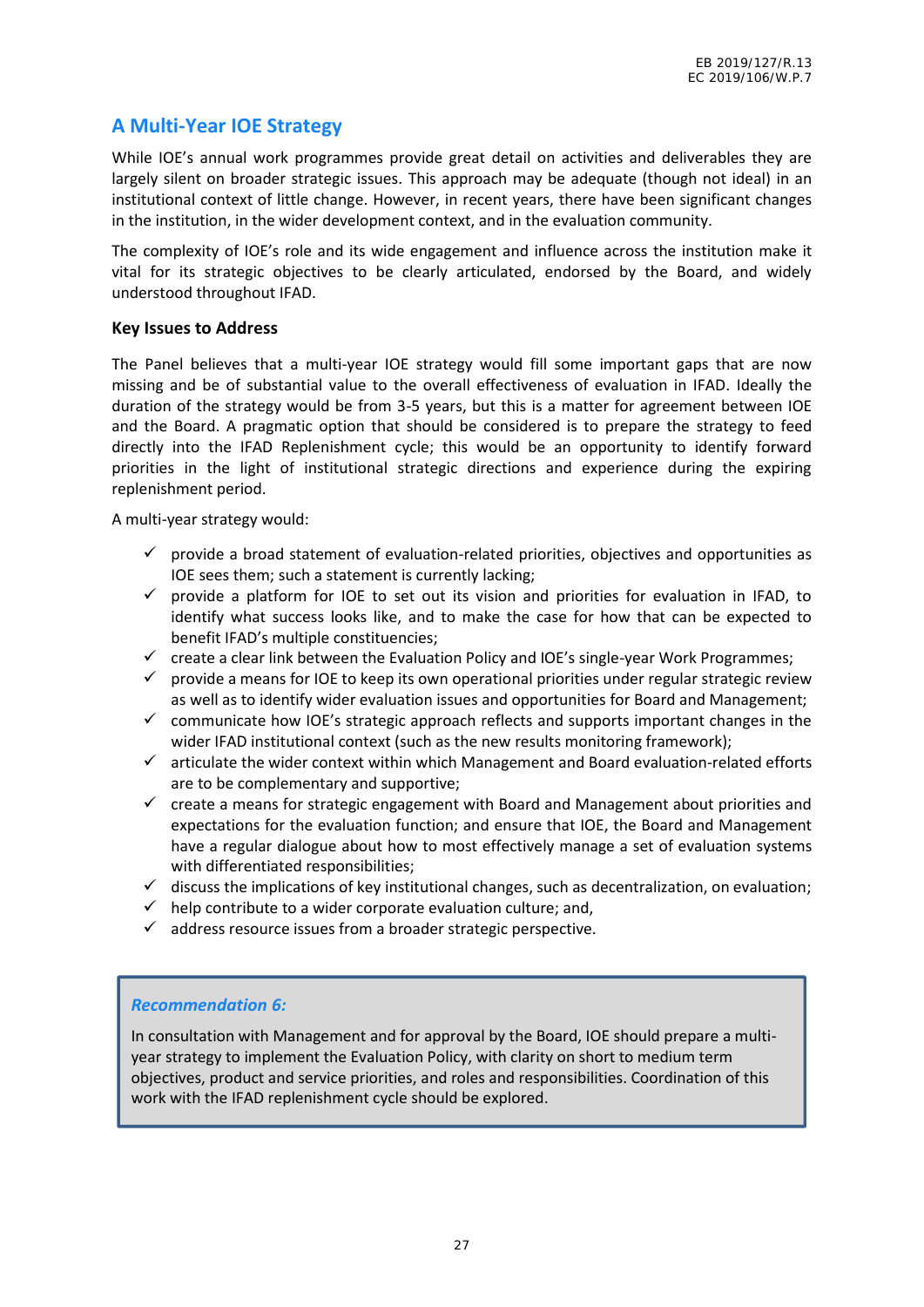## **The Evaluation Manual**

#### **Evaluation Manual & Methods**

The IFAD Evaluation Manual establishes key guidelines for methods and process that directly shape the way evaluation work is conducted. It provides clarity on current approaches and methods for IFAD evaluations which staff and consultants generally find useful. Having such guidance is good practice though it is not in place consistently among multilateral and bilateral development organisations.

A comprehensive review is needed to reflect important changes already in place or underway (e.g., the Harmonisation Agreement and new results framework elements) and to address many process and other operational issues identified by this review.

The discussion above flagged concerns about the burdens of some IOE internal processes, and it argued for them to be streamlined as a matter of urgency. The review also identified two additional areas where the Manual's definitive guidance for both IOE and Management goes directly to key issues of evaluation practice and effectiveness. The use of ratings and the making of recommendations are both central to evaluation in IFAD, as they are elsewhere, and they are often key determinates of the interrelationship between the different evaluation functions. Both are areas where evaluation thinking and practice are evolving and where the Panel sees a good case for some reconsideration and revision.

#### **Principal Findings**

**The IFAD manual is broadly consistent with international development evaluation norms**. Its detailed guidance helps staff and consultants conduct evaluations in a consistent manner contributing to good quality processes and products.

**However, it is also highly prescriptive with little scope for flexibility, judgment or innovation.** There is substantial scope for, and usability would be improved by, simplification and streamlining.

**As currently written, it is primarily an IOE Manual, focussing on IOE matters**; the conclusion of the harmonisation process creates both need and justification for unified and consolidated guidance.

**There is now detailed material in the Evaluation Policy on products, methods and processes that more properly belongs in the Manual.**

**There are some gaps relative to issues whose priority has increased since the Manual was last updated, such as gender and ethics, no-one-left behind**. While gender is briefly mentioned along with some basic guidance, more comprehensive coverage is needed. Ethical practice for example is a component of key international development evaluation quality standards, including UNEG Norms and Standards and the OECD-DAC Evaluation Quality Standards.

#### **Evaluation Manual: Use of Ratings**

The use of ratings is an important aspect of IFAD's evaluation methodology; it directly shapes the content and focus of specific evaluation products, the nature of engagement between evaluators and those responsible for the work being evaluated, and the most basic expectations of key audiences as to what the evaluation is intended to accomplish. Issues identified by the Panel are for this reason treated separately here.

IFAD's rating methodology was developed in 2003 and is well-documented in the Evaluation Manual. Ratings are central to IOE's approach to evaluation and a feature of all of its evaluation products. Ratings have long been a part of evaluation because they were seen as providing a clear measure of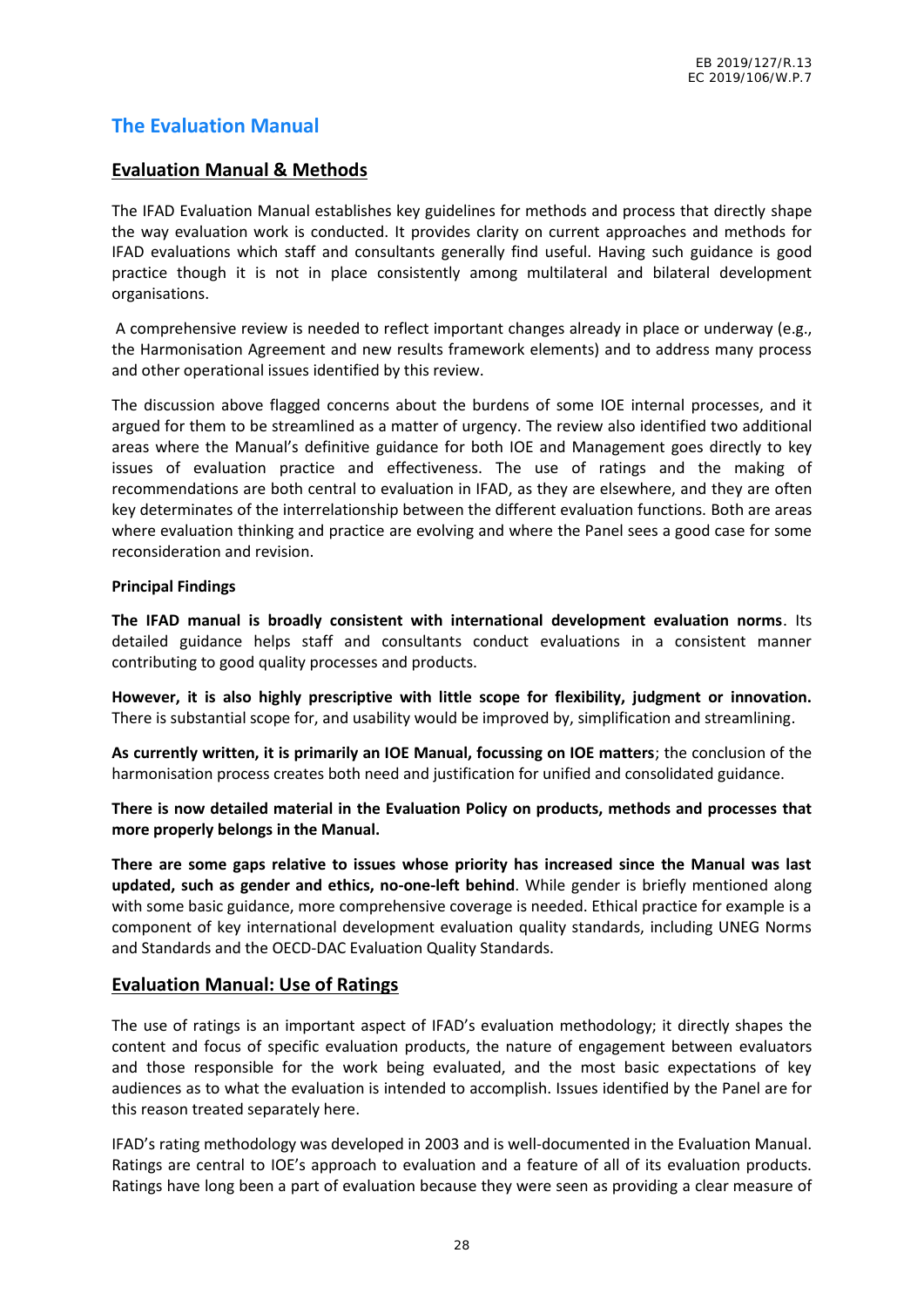project performance for the purpose of accountability. The process of deriving ratings based on defined criteria and sub-criteria was also seen as leading to inter-evaluator consistency (including consistency between independent and self-evaluation). Finally, a significant advantage of ratings is that they can be aggregated to provide a measure of portfolio performance, and disaggregated by factors such as criterion, country, region, sector and so on.

However, there is also a growing appreciation in the wider evaluation community that the use of ratings can have downsides and needs to be approached with care. There are important issues regarding the validity of the ratings; how much weight they should be given; the often inevitable role of subjective judgment; and, whether they help or hinder the achievement of evaluation purpose. The EPR is not the place to discuss the validity of ratings; but as the intended focus of evaluation moves more towards learning, experience has shown that the use of ratings as traditionally understood merits review.

#### **Principal Findings – Use of Ratings**

**IOE's approach to ratings is mostly consistent with international practice and norms and standards.**

**Numerous interviewees pointed out that the method for deriving ratings provides a structure** for performance assessment that is useful.

**However others, particularly in Management but also some IOE staff, question the soundness of project and CSPE ratings and the aggregate ratings derived from them,** as well as their utility**.**

**The use and prominence of ratings in IFAD relies on a set of heavy and resource-intensive internal processes**, both inside IOE and between IOE and Management. The derivation of ratings tends to become the primary end; it is clear that the prominence given to ratings does not aid learning.

**Ratings are widely seen as a major cause of friction between IOE and Management, often dominating the dialogue at the expense of other matters that could be more constructive and useful**. That there are regular challenges with data quality is widely acknowledged. So too is that fact that in many cases the explicit or implicit weights assigned to criteria reflect professional judgment. Differences inevitably arise around ratings that are desk-based versus those that are field-based.

**Ratings systems struggle to accommodate unexpected results, positive or negative, while these are essential to effective evaluation**.

#### **Evaluation Manual: Use of recommendations**

Recommendations, along with ratings, are normally the highest profile aspects of an evaluation. They distil out what the evaluators view as the essential requirements to address an identified problem; provide a clear basis on which dialogue and action plans can be based, and resources gathered if necessary; and are a unique institutional interface between IOE, Management and the Board. In IFAD as elsewhere recommendations can be a source of friction. However, experience also confirms that with supportive processes and a context of mutual trust that they need not be, and indeed can be an excellent means to develop agreement and an effective future game plan.

#### **Principal Findings – Use of Recommendations**

**The Panel did not assess the quality of evaluation recommendations (checklists are available for this) but this is a task that should be done periodically.**

**There is a view that IOE recommendations are now being developed more collaboratively, which is acknowledged and welcomed**. It is common practice in other institutions for Management to be given an opportunity to review recommendations before they are final, or even to craft them jointly.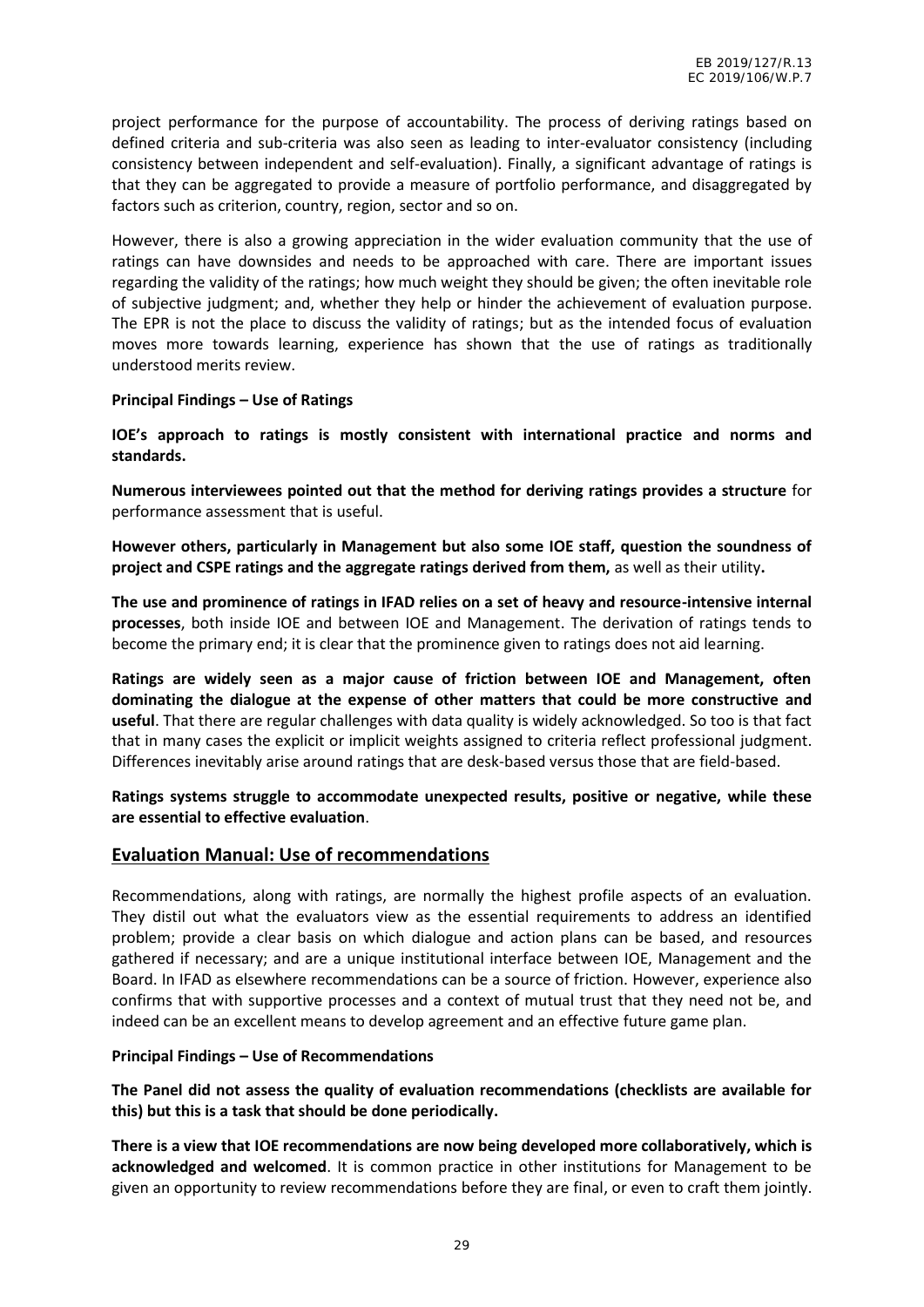This is always viewed as mutually beneficial and tends to increase mutual understanding of core issues around what is being recommended and ownership by those who will be acting on them.

**IFAD has systems to track actions on evaluation recommendations, which is ECG good practice.** In common with practice elsewhere, the follow-up on actions taken on IOE recommendations via the PRISMA report, has an accountability rather than a learning focus. The question being answered is "were the agreed actions taken to resolve the issue?" rather than "has the issue been resolved and how?" The former question addresses an accountability issue, the latter is about learning. The nature of the PRISMA could usefully be looked at with this in mind.

**A common issue in other organisations is that there is often little direct discussion of the resource implications of implementing specific recommendations**. Resource issues should be considered as an integral part of action plans to implement recommendations. A more collaborative approach to deriving recommendations should help address this issue.

#### *Recommendation 7:*

A new Evaluation Manual should be prepared. It should encompass evaluation issues and processes institution-wide (not only IOE-specific), reflect changes in evaluation policy, products and methods, Management-side results and performance initiatives, and cover evaluation issues such as gender and rights. Clarity and simplicity should be guiding objectives. IOE should lead the process but it must be engaged and consultative with Management. Consideration could be given in future to moving from a heavy single document to a series of topical guidance notes as this makes updating much simpler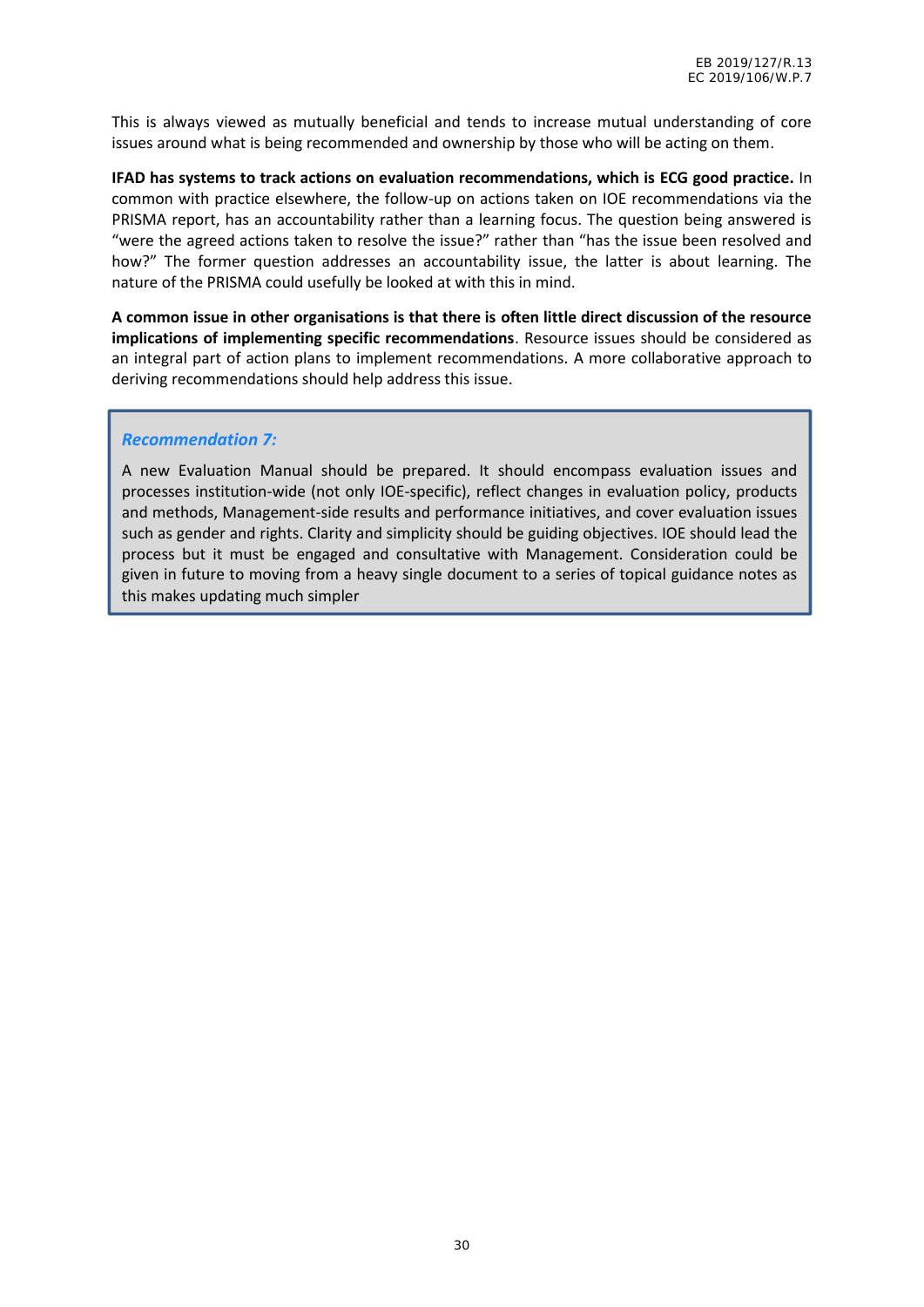## **Budget Issues**

IFAD and its Board have committed substantial resources to independent and self-evaluation in terms of both staff and budget. The budget process in place effectively ensures that IOE's budget is developed and considered separately from that of the overall institution, which is a critical element of ECG good practice standards for functional independence of evaluation departments. There is no reason to believe that this process is under either pressure or threat.

IOE's budget is highly detailed, specifying virtually all planned specific pieces of work and providing funding at the level of individual products. It is substantially more detailed than the parallel budget also approved by the Board for the overall IFAD administrative budget but there is no clarity on either the justification for this or what it is expected to achieve.

Cross-institutional comparisons of the budgets of independent evaluation departments must be done with care given comparability and date issues. However, the 3.7% of the IFAD general administrative budget directed to IOE is significantly above comparable figures that are more in the 1-2% range. An important contributing factor is that IOE provides a 'full feature' evaluation department in a comparatively small organisation.

The Panel's view is that the IOE budget is fully adequate both to deliver on its core responsibilities for evaluation in IFAD and to support the more strategically-directed approach identified here. However, the Panel has also identified numerous areas where it believes resources could be more efficiently applied, and where process and product mix reforms would generate substantial savings.

#### **Findings**

**The IOE budget is set out with an unusual degree of detail, specificity and direction.** The Panel is not aware of an equivalently detailed budget among IOE comparators. The IOE budget is also substantially more detailed and prescriptive than the budget for the institution as a whole. It is not clear why this is the case or what need it is intended to meet.

**The budget has also changed very little in structure or content over the years**. Close Board attention is given to minimal changes, which creates a strong bias toward continuity from year to year and pressure against IOE management making any substantial adaptive or anticipatory changes in resource allocation.

**The rigidity of the budget significantly impedes more effective and flexible IOE management response to unanticipated opportunities or challenges.** The current rigidity is strongly reinforced by the absence of a broader strategic framework within which annual budget/work programme choices may be established and assessed.

**The work programme and budget are constructed based on staff and cost coefficients for individual products, but these are widely seen as substantially underestimating actual resource requirements.** The full product review recommended above should both draw from and contribute directly to current and future budget estimates

**Without a time recording and improved cost allocation system, an accurate costing of the various products and services provided by the evaluation function in IFAD is not possible.** Nor can IFAD's data systems address questions about the value-added of evaluation with any adequacy.

#### **Key Issues to Address**

 $\checkmark$  IOE's programmatic planning and delivery would benefit significantly from a simplification of its budget instrument and planning process. There is need for greater budgeting on the basis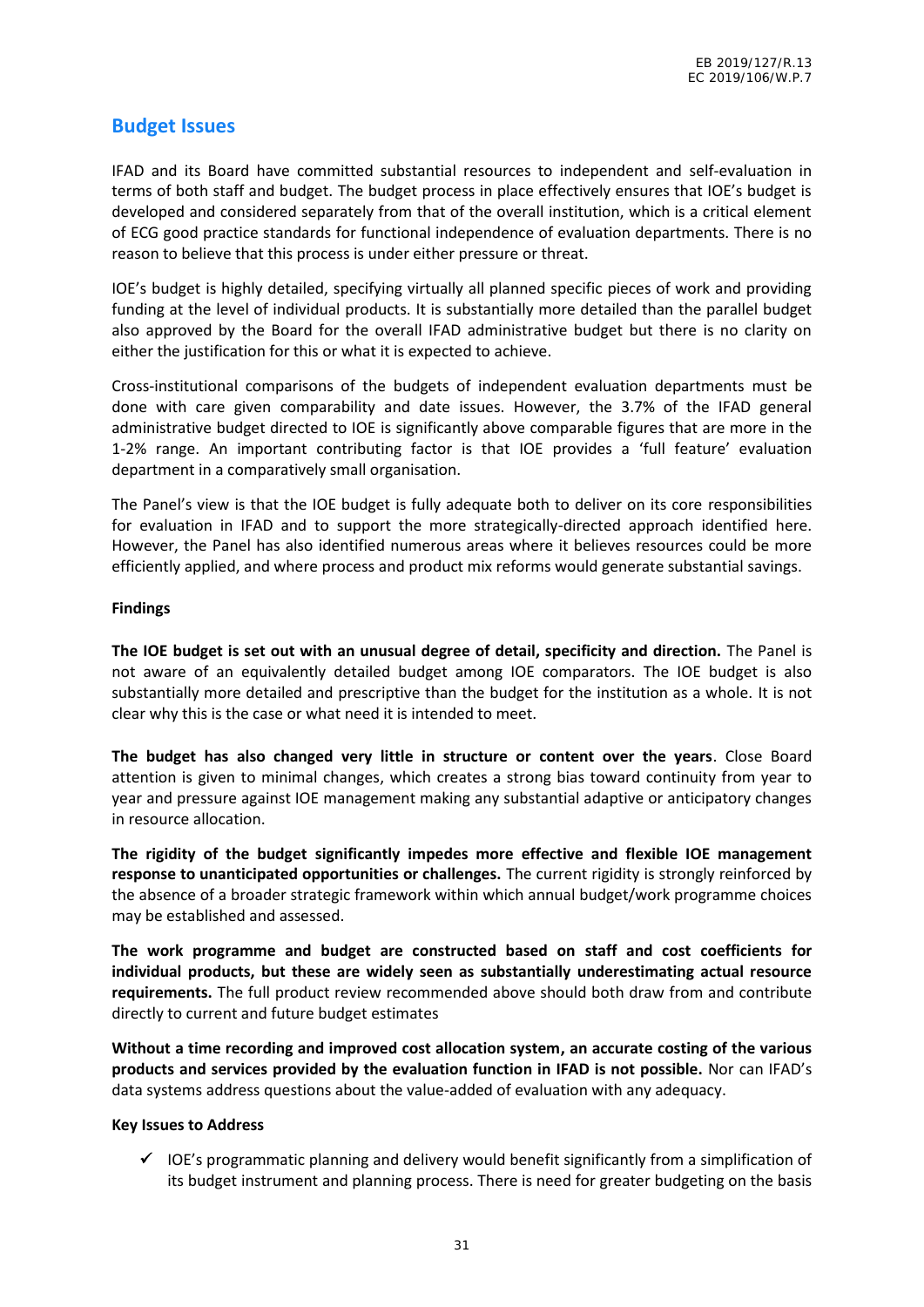of strategic prioritisation and for greater operational flexibility for IOE management in delivering the Work Programme/implementing the budget.

 $\checkmark$  Better planning and execution require more accurate estimates and tracking of costs, particularly the input of staff time for each product.

#### *Recommendation 8:*

IOE's budget should be significantly simplified and harmonised in terms of overall structure with IFAD's overall administrative budget. The current high level of rigidity and over-specification should be reduced to allow more flexible and effective resource management by IOE.